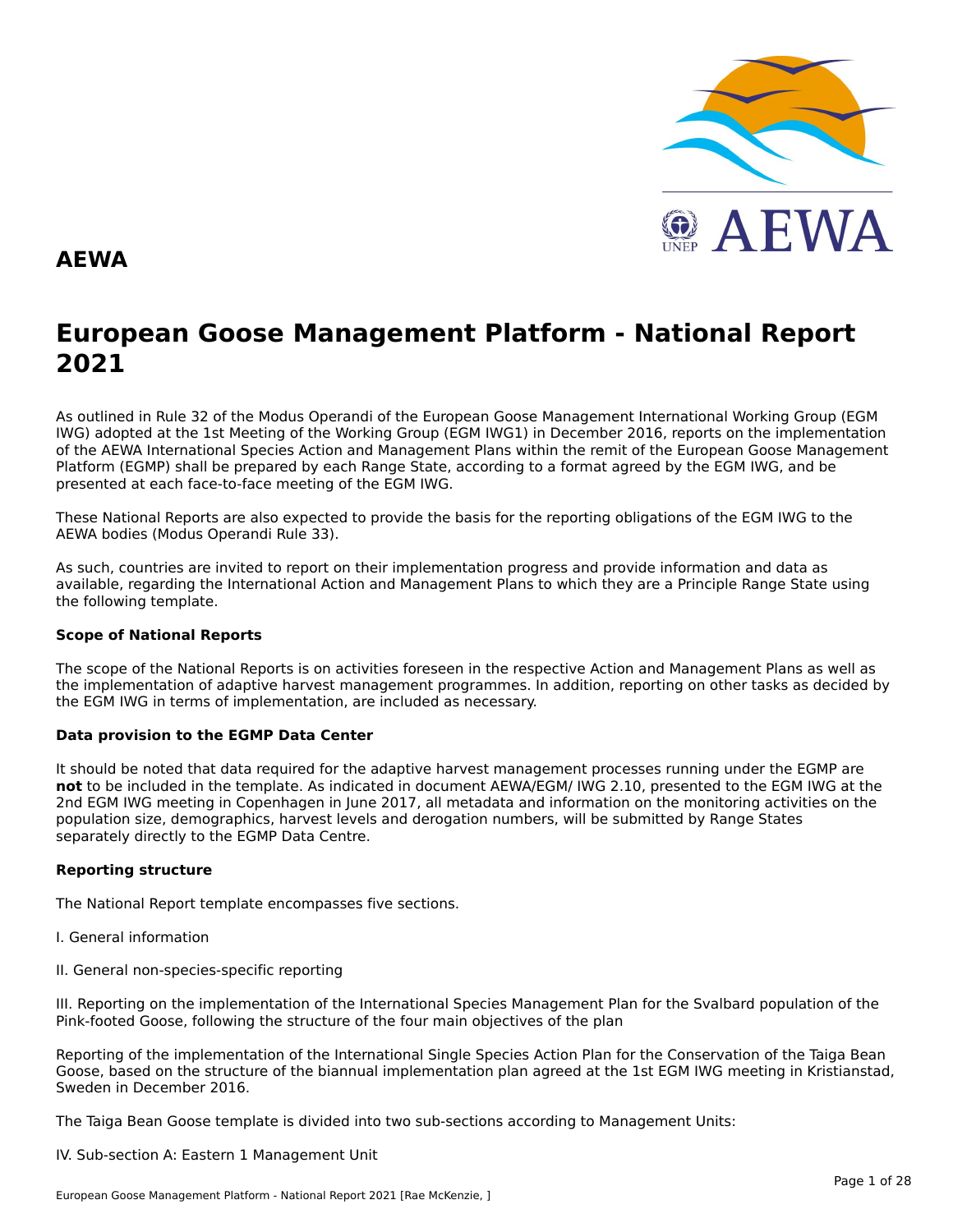V. Sub-section B: Western and Central Management Units

**Please note that country-specific questions are indicated (see bold text in square brackets under the questions)** and only need to be answered by the respective countries.

#### **Deadline for submission**

The final deadline for submission of the National Reports to the Secretariat is set for **Friday 30 April 2021.**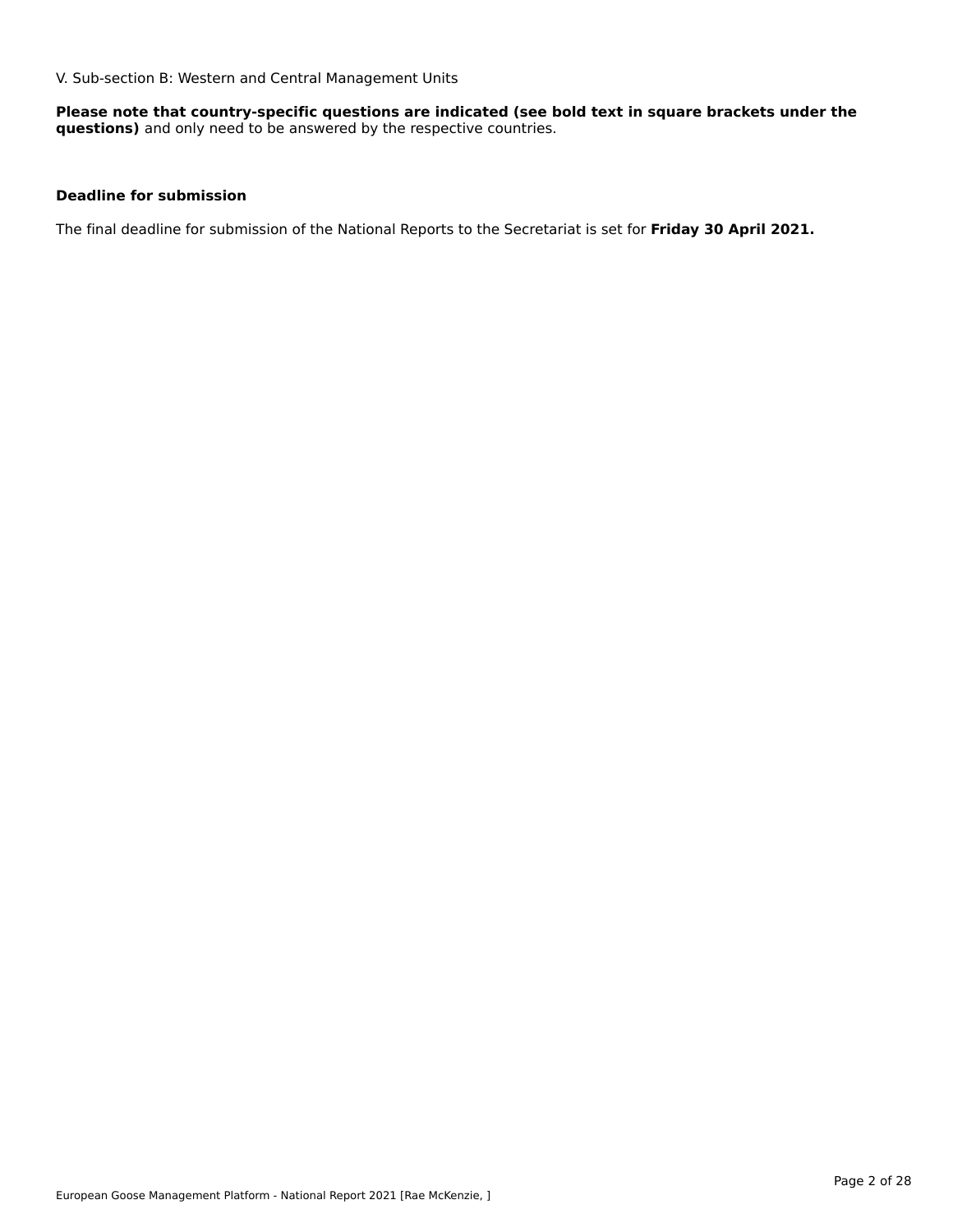### **I. General information**

### **To be completed by all Range States**

Name of reporting country ››› United Kingdom

# **Designated National EGMP Administrative Authority**

Full name of the institution››› NatureScot

Name and title of the head of institution ››› Francesca Osowska - Chief Executive Officer

Mailing address - Street and number ››› Great Glen HouseLeachkin Road

P.O. Box›››

Postal code››› IV3 8NW

City ››› Inverness

**Country** ››› United Kingdom

Telephone ››› 01463 725000

E-mail››› rae.mckezie@nature.scot

Website ››› www.nature.scot

### **Designated National Government Representative (NGR) for EGMP matters**

Name and title of the NGR››› Rae McKenzie (temporary)

Affiliation (institution, department)

Mailing address - Street and number ››› Main Street Bowmore

P.O. Box›››

Postal code ››› PA43 7JJ

City ››› Bowmore, Isle of Islay

**Country** ››› UK

Telephone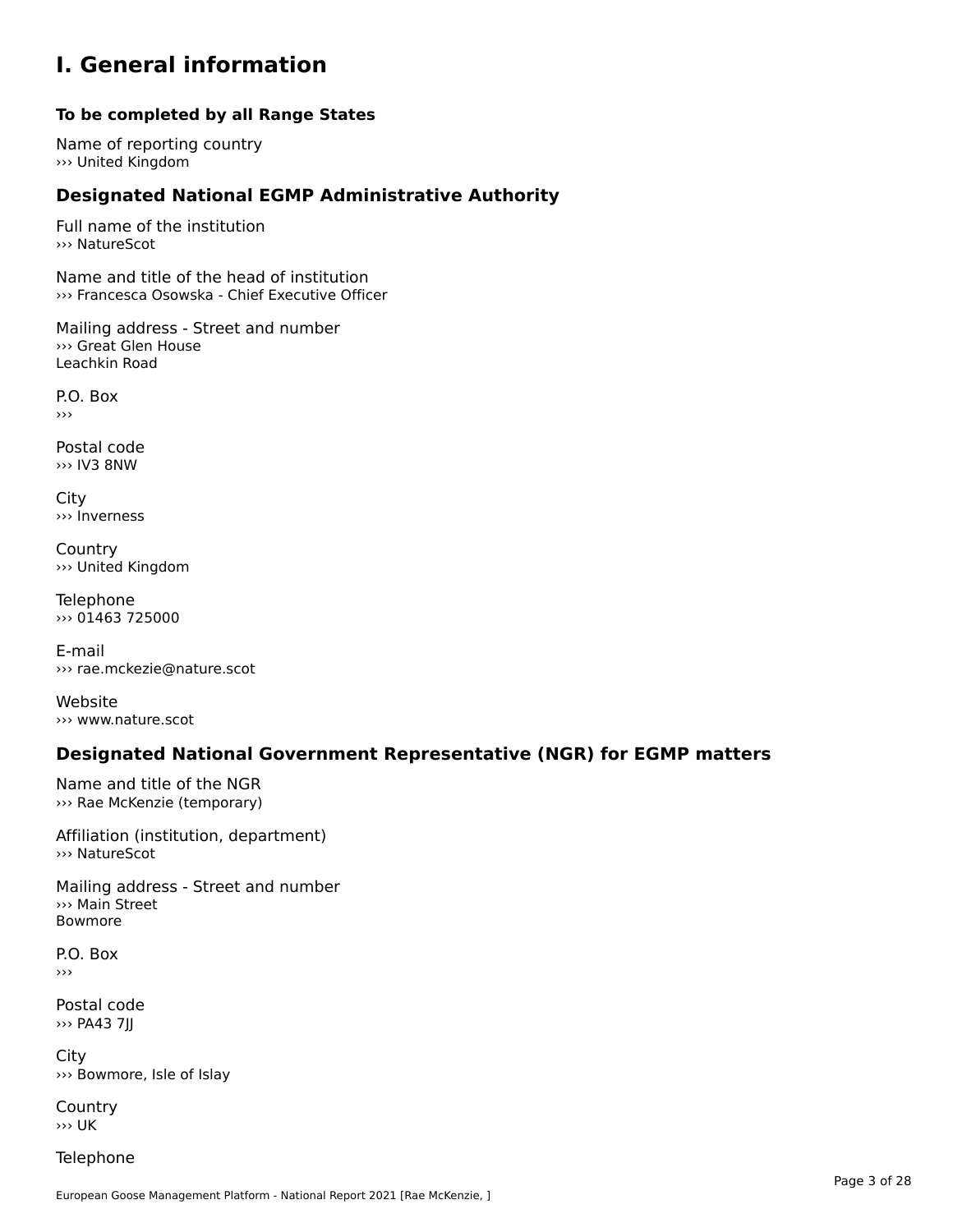››› 07717547291

E-mail ››› rae.mckenzie@nature.scot

Website

 $\rightarrow$   $>$ 

#### **Additional designated National Government Representative (NGR) for EGMP matters (if available)**

Name and title of the NGR ›››

Affiliation (institution, department) ጣ!<br>›››

Mailing address - Street and number  $\rightarrow$   $>$ 

P.O. Box ›››

Postal code ں <sub>ا</sub><br>‹‹‹

City ااب<br><<

**Country**  $\rightarrow$   $>$ 

Telephone  $\rightarrow$   $>$ 

E-mail›››

Website›››

# **Designated National Expert (NE) for EGMP matters**

Name and title of the NE››› As above

Affiliation (institution, department)›››

Mailing address - Street and number

P.O. Box

Postal code  $\rightarrow$   $>$ 

City  $\rightarrow$ 

**Country** 

Telephone  $\rightarrow$   $>$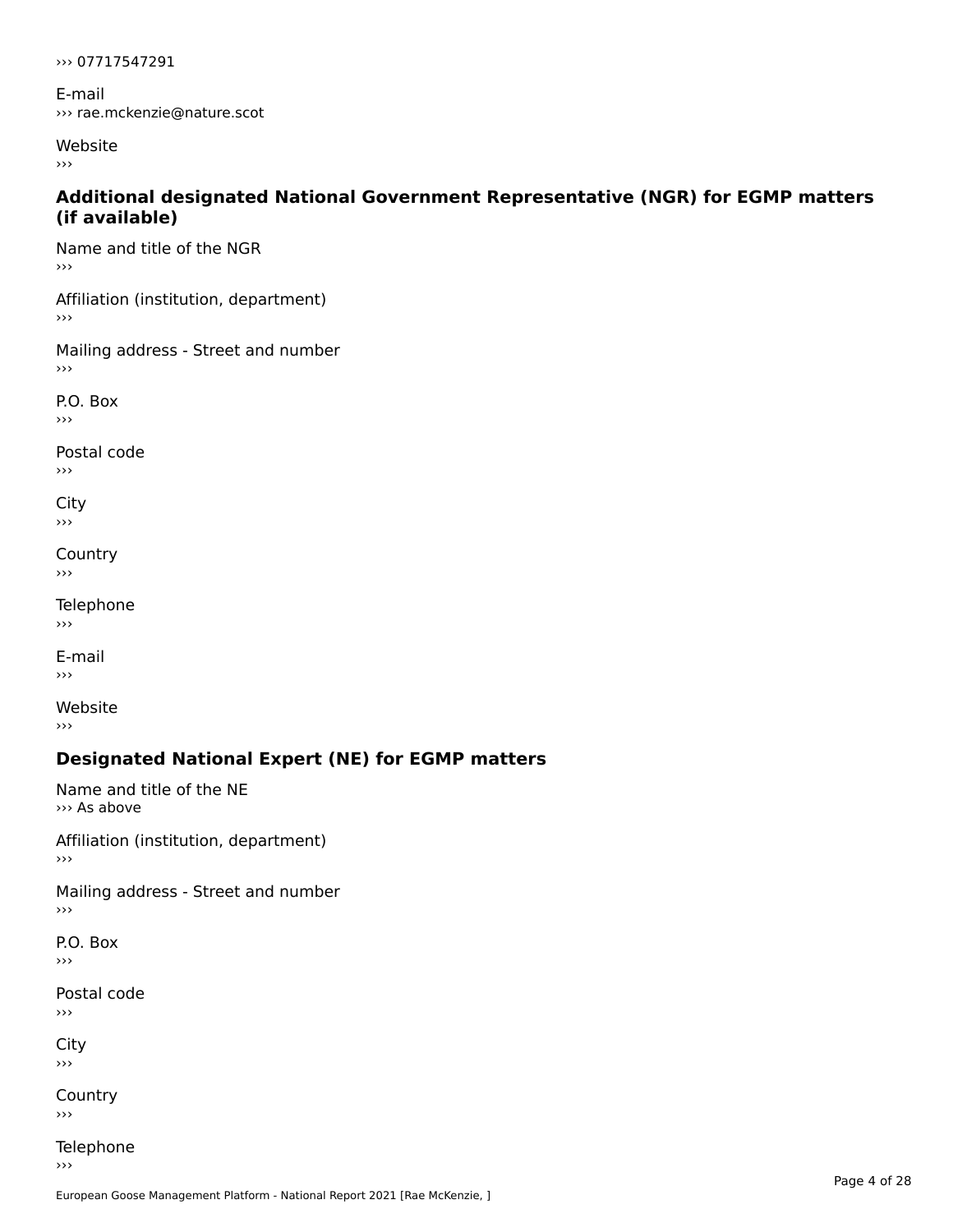E-mail›››

Website

›››

# **Additional designated National Expert (NE) for EGMP matters (if available)**

Name and title of the NE›››Affiliation (institution, department) Mailing address - Street and number  $\rightarrow$   $>$ P.O. Box ›››Postal codeں <sub>ا</sub> City ااب<br><< **Country**  $\rightarrow$   $>$ Telephone ›››E-mail›››Website›››

#### **Other relevant institutions/entities/individual experts that have contributed to this report**report

Please insert information on any other relevant institutions/entities/individual experts that have contributed to this report ›››

# **Additional information and comments (optional)**

Please insert additional information and comments ›››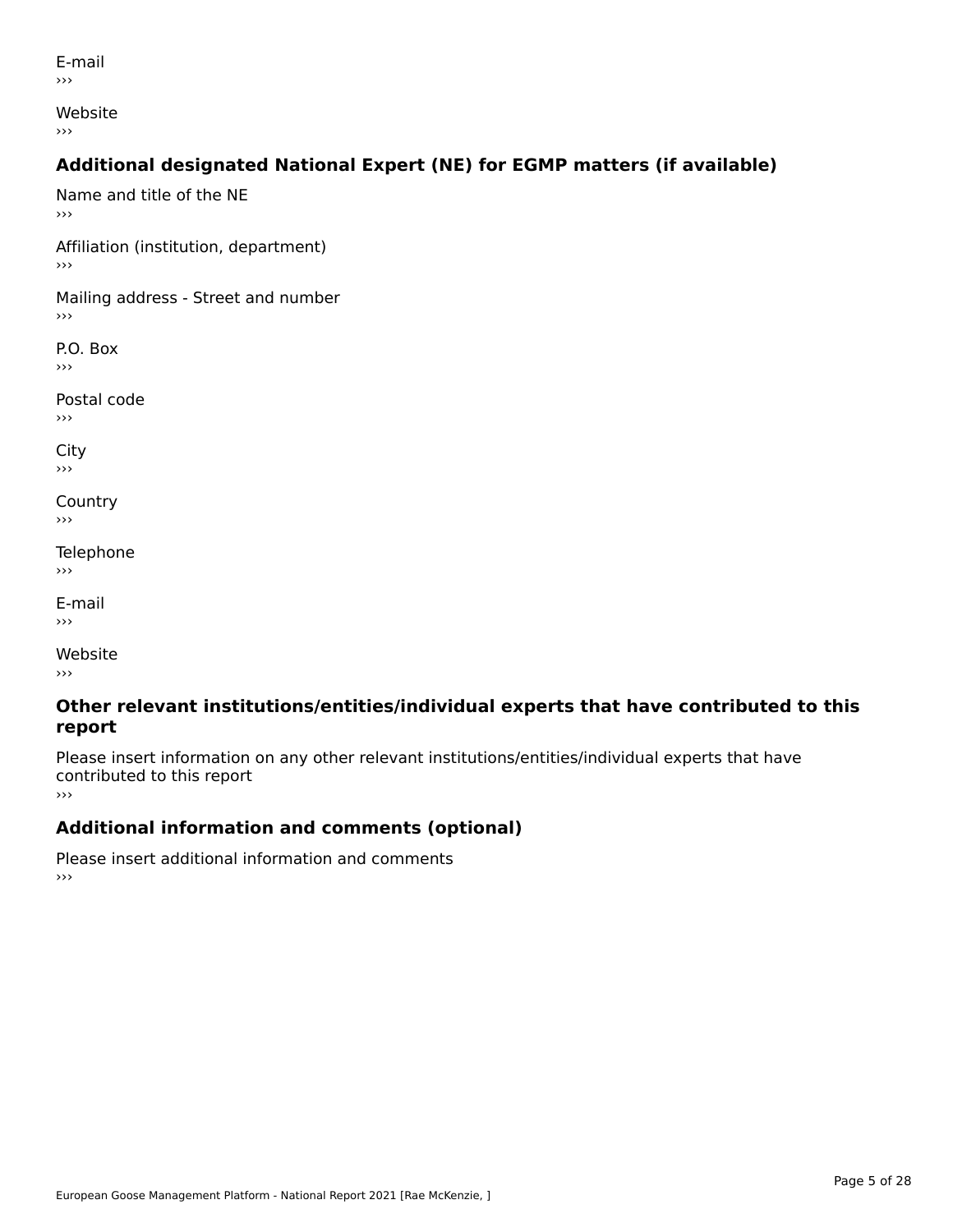#### **II. General non-species-specific reporting**

#### **To be completed by all Range States**

II.1. Are you monitoring the level of agricultural conflict (damage, complaints) with geese in your country on national (centralized for the entire country), regional(sub-national) or local level?

(PfG ISMP p.33, Objective II  $(4+5)$ ) ∪ ISMIT p.55, Objective<br>Please select only one option ☑ No☐ Not relevant

Please indicate the level:

Possibility for multiple options  $\Box$  National (centralized for the entire country)  $\Box$  Regional (sub-national)

☐ Local

#### **National (centralized for the entire country) monitoring**

Please provide details on the national monitoring methods, units, frequency and the coverage

Are these national activities species-specific? Please select only one optionPlease select only one option<br>□ Yes ים וכ<br>⊡ No

Please list the species

›››

#### **Regional (sub-national) monitoring**

Please provide details on the regional monitoring methods, units, frequency and the coverage

Are these regional activities species-specific? ∩ne these regional activ<br>Please select only one option □ Yes<br>□ No

Please list the species ›››

#### **Local monitoring**

Please provide details on the local monitoring methods, units, frequency and the coverage

Are these local activities species-specific? Please select only one optionriease<br>□ Yes □ Yes<br>□ No

Please list the species ›››

Please explain the reasons ››› There are a number of goose management schemes in place in Scotland but there is no systematic recording of conflict.recording of conflict.

Please explain the reasons ›››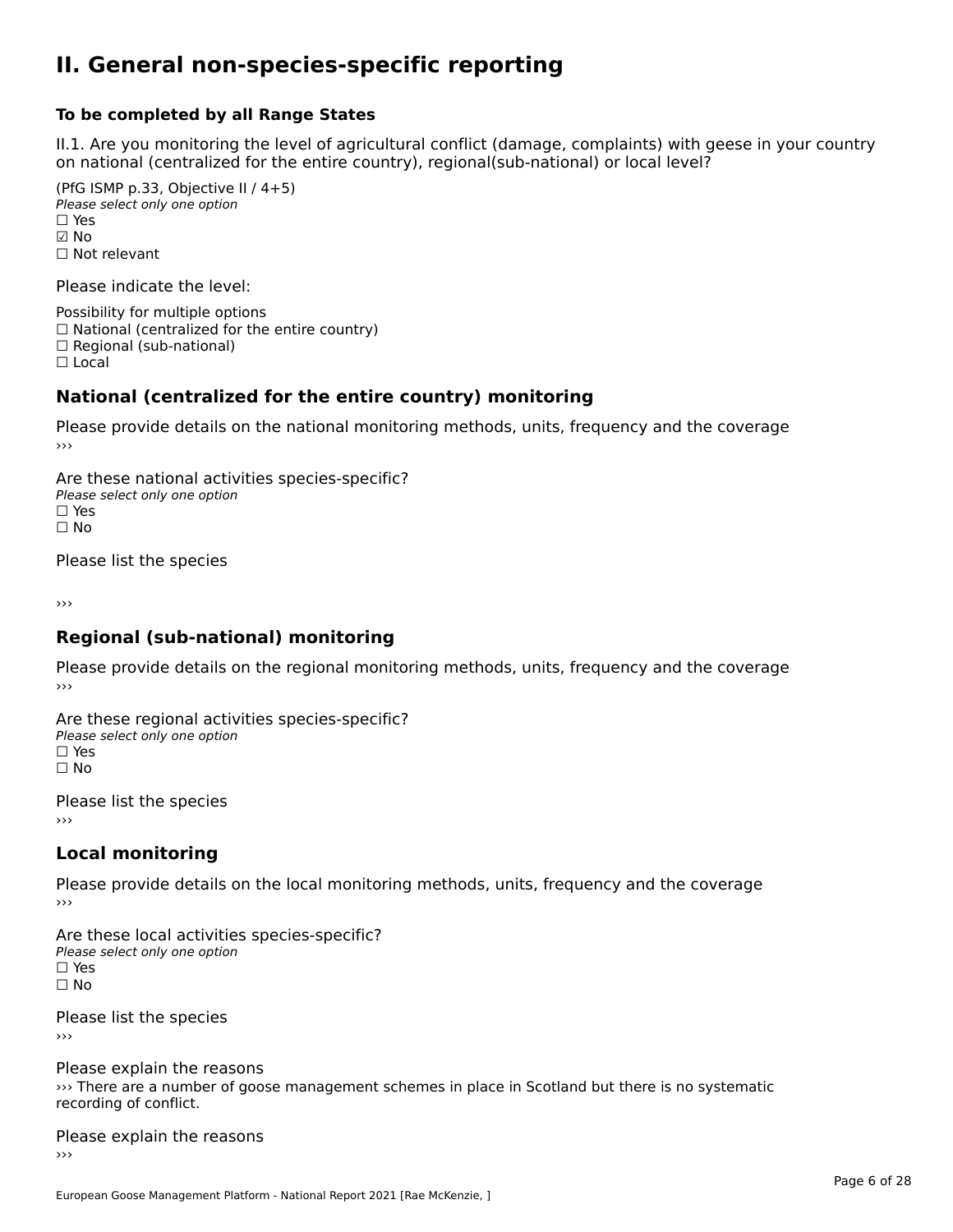II.2. What management measures does your country apply to manage agricultural conflicts related to

(PfG ISMP p. 33, Objective II  $/$  4+5)

Possibility for multiple options

™assibility for maltiple options<br>□ No agricultural conflict related to geese has been recorded in my country

 $\Box$  No management measures are applied to manage agricultural conflicts related to geese

☑ Compensation schemes (payments to farmers for losses e.g. crop damage)

ක compensation schemes (payments to farmers for losses e.g. crop damage)<br>Manusidy schemes (payments to support farmers to provide for/tolerate geese on their land, replacing agricultural use)

use)<br>☑ Scaring schemes or other preventive measures designed to actively keep geese away from farmland

 $\boxtimes$  Designation of goose foraging areas (accommodation areas)

□ Designation of goose foraging areas (accommodation areas)<br>□ Derogation shooting to keep geese away from sensitive crops and to reduce population size

 $\Box$  Any other management measures to alleviate agricultural conflict

### **No management measures are applied**

Please explain the reasons ›››

## **Compensation schemes (payments to farmers for losses e.g. crop damage)**

Please indicate the level at which the schemes are applied

Possibility for multiple options rossibility for multiple options<br>□ National (centralized for the entire country) □ National (centralized io<br>☑ Regional (sub-national) ⊠ Regio<br>□ Local

Please explain how the damage (yield loss) is determined

I lease explain how the damage (yield loss) is determined<br>
So The losses are determined mainly through increased reseeding frequency of grass, loss of sheep grazing payment calculationpayment calculation

Are these schemes species-specific?

Please select only one option ☑ Yes

☐ No

Please provide details on the species-specific measures riedse provide details on the species-specific medistries<br>>>> Schemes are for Greenland barnacle and white-fronted geese. All schemes include an element of allowing undisturbed grazing.

Please provide any other details (e.g. results), if available

Please explain the reasons

Is the effectiveness of this scheme evaluated?Please select only one option ☑ Yes☐ No

Please provide details on the evaluation of effectiveness shows the provide declaris on the evaluation of encerveness<br>
So There are regular reviews of scheme delivery and of the payment rates and structure, carried out in consultation with local goose management groups (including farmers)

Please provide any other details (e.g. results), if available

Please explain the reasons

#### **Subsidy schemes (payments to support farmers to provide for/tolerate geese on their land, replacing agricultural use)**land, replacing agricultural use)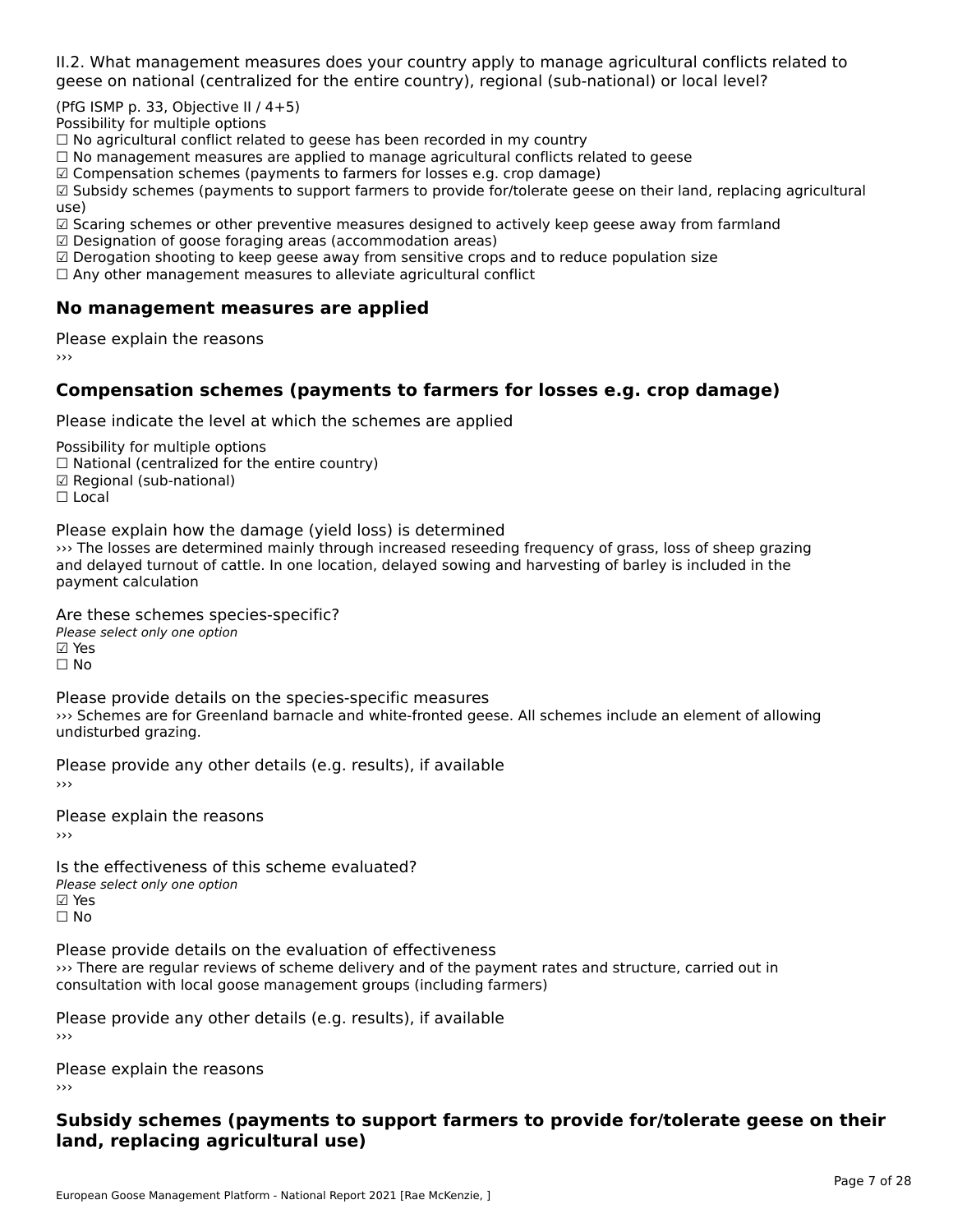Please indicate the level at which subsidy schemes are provided

Possibility for multiple options rossibility for multiple options<br>□ National (centralized for the entire country) □ Rational (centralized io<br>☑ Regional (sub-national)

Please provide details on the subsidy schemes ››› Schemes in place for barnacle geese in Islay, Tiree &Coll, Uist, South Walls and Solway. Schemes in place For Greenland barnacle geese in Islay, the execution of the situation whis and Solway. Schemes in place for Greenland barnacle geese in Islay and Kintyre. All include an element where farmers provide undisturbed areas for geese to graze

Are these schemes species-specific?∧e chese senemes spee<br>Please select only one option **☑ Yes**<br>□ No

Please provide details on the species-specific measures ››› Schemes are only in place where there are high densities of Greenland and Svalbard barnacle geese and scrientes are only in place with<br>Greenland White-fronted geese.

Please provide any other details (e.g. results) if available

Please explain the reasons

Is the effectiveness of this scheme evaluated? Please select only one optionriease<br>☑ Yes ☐ No

Please provide details on the evaluation of effectiveness I lease provide details off the evaluation of enectiveness<br>>>> Reviews of schemes take place, in consultation with stakeholders, on a regular basis (roughly every 5 years)

Please provide any other details (e.g. results) if available

Please explain the reasons›››

#### **Scaring schemes or other preventive measures designed to actively keep geese awayfrom farmland**

Please indicate the level of the schemes

Possibility for multiple options rossibility for multiple options<br>□ National (centralized for the entire country) □ National (centralized io<br>☑ Regional (sub-national) ☐ Local

Please provide details on the scaring schemes or other preventive measures ››› Each scheme includes areas for undisturbed feeding

Is the effectiveness of this scheme evaluated? □ CITC CITCCLIVERESS OF C<br>Please select only one option ☑ No

Please provide details on the evaluation of effectiveness

Please provide any other details (e.g. results) if available

Please explain the reasons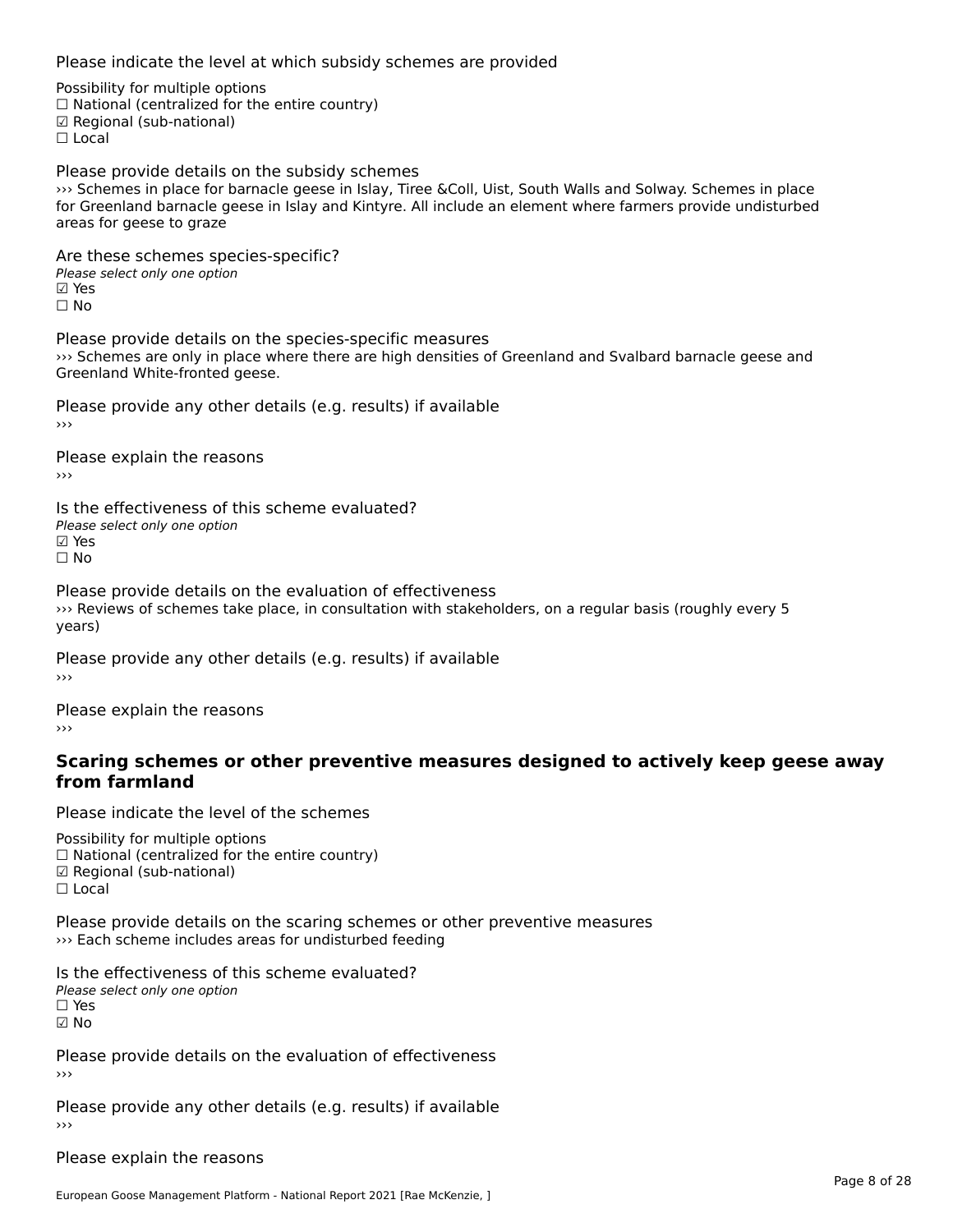# **Designation of goose foraging areas (accommodation areas)**

Please provide details on the foraging areas (accommodation areas) ››› All roosts and some undisturbed feeding areas on grassland

Please indicate at which level the foraging areas are designated

Possibility for multiple options  $\Box$  National (centralized for the entire country) ☑ Regional (sub-national)  $\Box$  Local

Is the effectiveness of accommodation areas evaluated?□ CILCCCCVCIC55 OF Q<br>Please select only one option ☑ No

Please provide details on the evaluation of effectiveness

Please provide any other details (e.g. results), if available

Please explain the reasons

#### **Derogation shooting to keep geese away from sensitive crops and to reduce population size**

Please provide species-specific details on the derogation shooting ››› Derogation shooting takes place on Islay on specific fields, generally 1 and 2 year old grass.

Please indicate the application level of the derogation shooting

Possibility for multiple options гозыянку тог напарне орабль<br>□ National (centralized for the entire country) ☑ Regional (sub-national) ⊠ Regio<br>□ Local Is the effectiveness of derogation shooting evaluated?

□ the enectiveness of o<br>Please select only one option ☐ No

Please provide details on the evaluation of effectiveness ››› Some work has been done to look at the goose numbers on fields where derogation happens. It has demonstrated that the shooting/scaring reduces the goose numbers on new search derogation nappens. It has<br>demonstrated that the shooting/scaring reduces the goose numbers on new grass to levels similar to that on 3rd year grass.

Please provide any other details (e.g. results), if available

Please explain the reasons›››

# **Any other management measures taken to alleviate agricultural conflicts**

Please provide details on the management measures that are taken

Please indicate the level of the measures

Possibility for multiple options гозывниу тог нингріе орноть<br>□ National (centralized for the entire country)  $\Box$  Regional (Sub-national)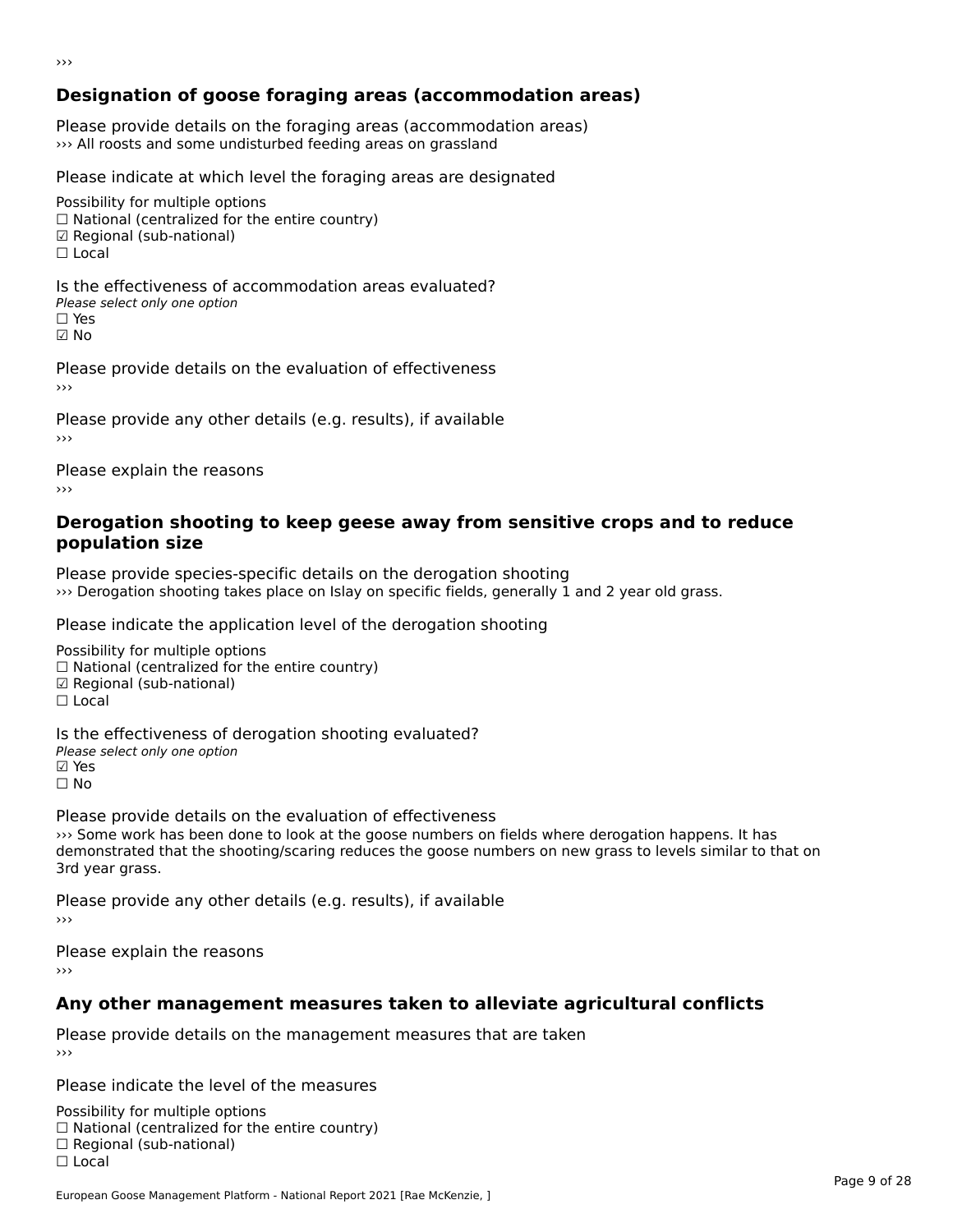Are these measures species-specific?∩ne enese measures spe<br>Please select only one option □ Yes<br>□ No

Please give details on the species-specific measures

Please provide brief details (attach file or provide weblink)›››

Please explain the reasons›››

Is the effectiveness of these measures evaluated?□ CITC CITCCLIVERESS OF C<br>Please select only one option □ Yes<br>□ No

Please provide details on the evaluation of effectiveness

Please provide any other details (e.g. results), if available

Please explain the reasons

II.3. Has your country developed new or adjusted existing legislation to facilitate the implementation of adaptive harvest management within the framework of an ISSAP or ISSMP?

(TBG ISSMP; PfG ISSMP)

Please select only one option ☐ Yes

□ Yes<br>□ The legislation has been reviewed and no need to adjust existing or develop new legislation has been identified  $\Box$  The regislation has been reviewed and no need to adjust existing or develop hew regislation has been identify and  $\Box$  No, but the development of new or adjustment of existing legislation is currently under political □ No, but the development of new or adjustment of existing legislation is currently under political discussion<br>□ No, but the development of new or adjustment of existing legislation is currently under technical discussion ☑ The legislation has not been reviewed yet for any possible need of adjustment or development of new legislation

☐ Other

Please provide details on the new legislation or the adjustments to existing legislation and the issues addressed

Please attach the legislation

Please indicate if you have used the Guidance on Implementation of AHM through Domestic Legal Piease indicate if you have used the<br>Regulations (adopted at EGM IWG3) Please select only one option ☐ Yes☐ No

Please explain what other guidance has been used instead

Please provide details

Is there an anticipated date to conclude considerations related to development or adjustment of legislation related to AHM within your country ›››

Is there an anticipated date to conclude considerations related to development or adjustment of legislation Fracture to Army within your country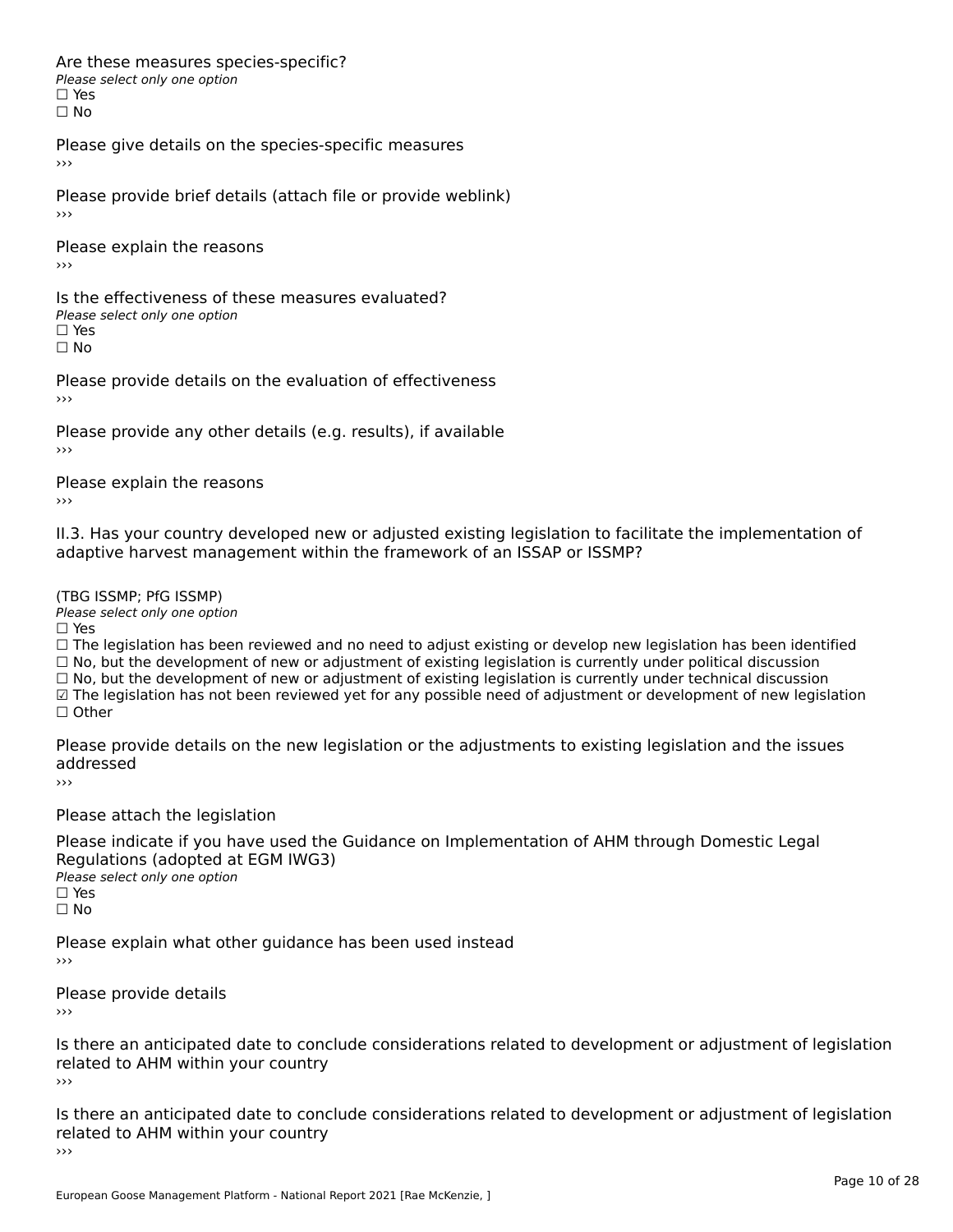#### Please explain the reasons

››› The ISSMP is relatively new and any review will take place once the AFMP for Greenland and Svalbard barnacle geese has been completed

Please specify

›››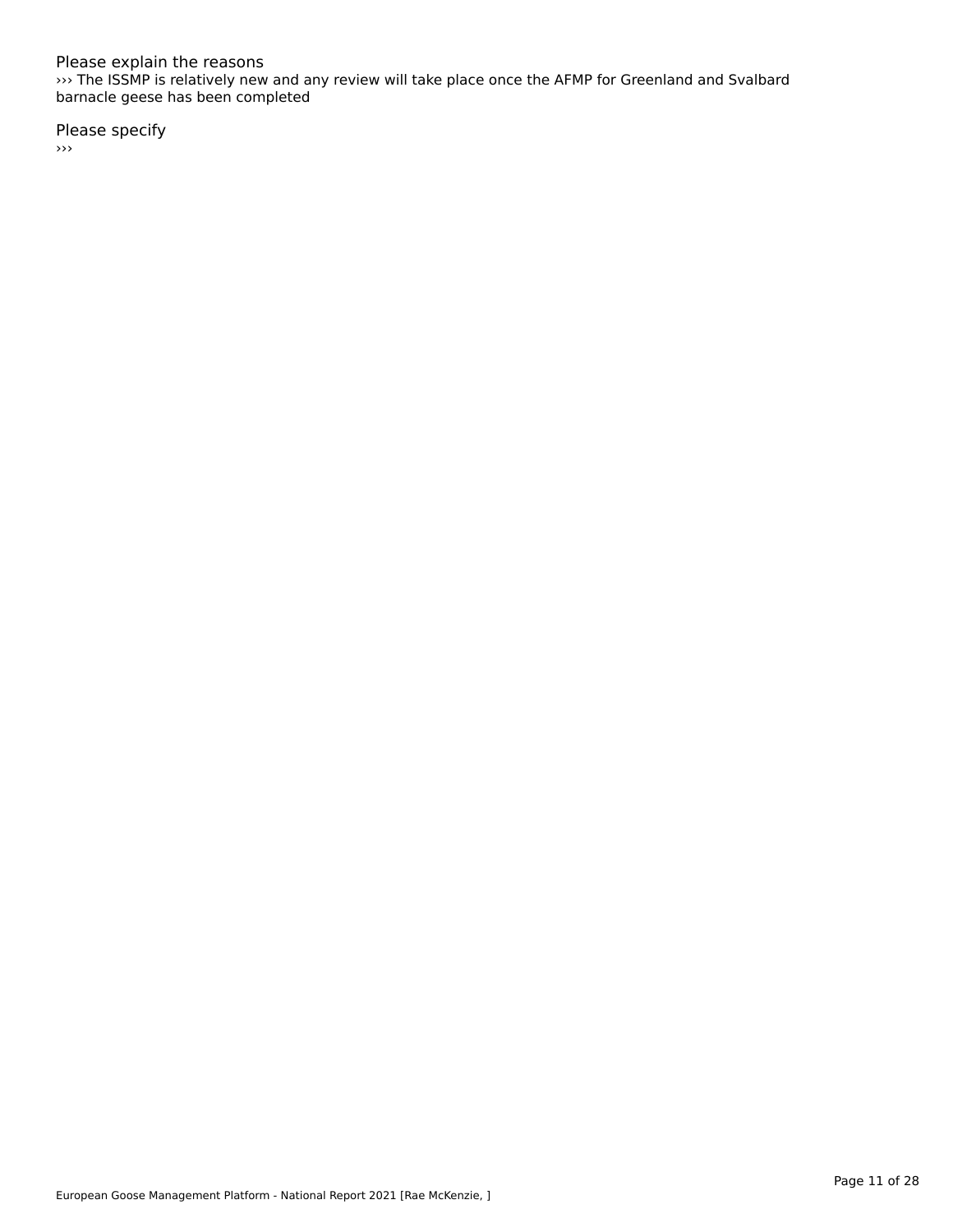# **III. Pink-footed Goose International Species Management Plan (PFG**III. FII<br>ICMAD)

### **Praticipating Range States: Belgium, Denmark, the Netherlands, Norway**

### **General Implementation**

III.1. Does your country have a national (centralized for the entire country), regional (sub-national) or local

(PfG ISMP, p. 29; Objective II+IV/6) Please select only one option *riease select only one option*<br>□ Yes, adopted and being implemented  $\Box$  ies, adopted and being implemented<br> $\Box$  Yes, adopted but not being implemented  $\Box$  A plan(s) is/are being developed ☐ No

Please indicate the level of the plan

Possibility for multiple options rossibility for multiple options<br>□ National (centralized for the entire country) □ National (centralized io<br>□ Regional (sub-national) ☐ Local

#### **National management plan**

Please indicate the date of adoption

**National Management Plan** 

Please indicate by whom the plan was adopted

**National** Management Plan

Please provide details about the implementing agency

**National** Management Plan

Please provide a reference to the plan

**National** Management Plan

Please provide a main contact

**National** Management Plan

Does the management plan/s promote recreational uses such as tourism and hunting?

(PfG ISMP, p. 33, Objective II+IV/6) Please select only one optionPlease select only one option  $\square$  Yes ☐ No

Please provide more details on the activities

Please indicate the economic, cultural and other value of the recreational activities at national level

Please explain the reasons ›››

# **Regional management plan**

In case of various management plans, please upload a document or table listing all the management plans,in case or various management plans, please uploa<br>in the direct below the its required in the sections below including the details required in the sections below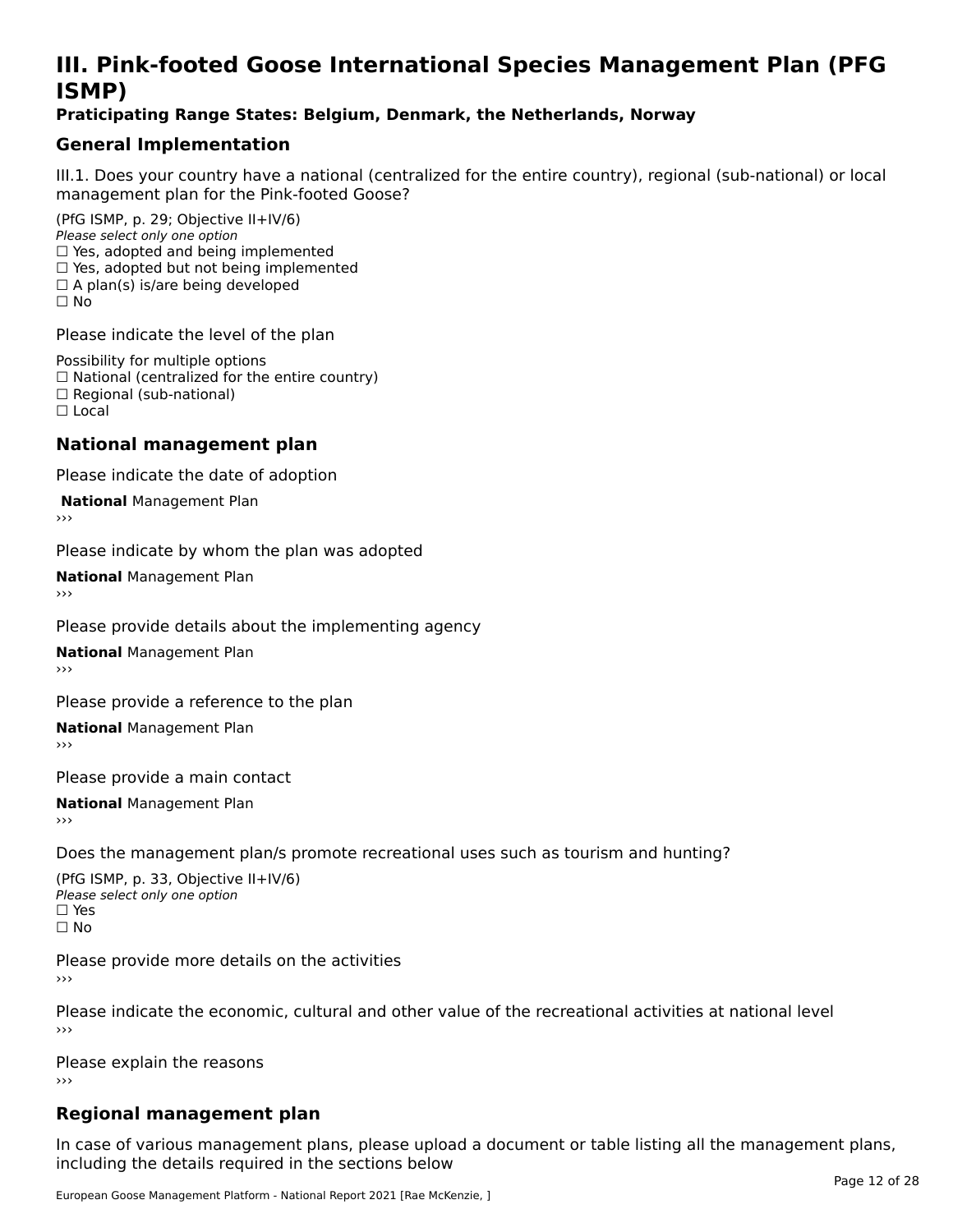›››

Please indicate the region the plan encompasses **Regional** Management Plan Please indicate the date of adoption

**Regional** Management Plan

Please indicate by whom the plan was adopted

**Regional** Management Plan

Please provide details about the implementing agency

**Regional** Management Plan

Please provide a reference to the plan

**Regional** Management Plan

Please provide a main contact

**Regional** Management Plan

Does the management plan promote recreational uses such as tourism and hunting?

(PfG ISMP, p. 33,Objective II+IV/6) ∩∩ וויוכו פון<br>Please select only one option<br>□ Yes □ Yes<br>□ No

Please provide more details on the activities ›››

Please indicate the economic, cultural and other value of the recreational activities at regional level

Please explain the reasons ›››

# **Local management plan**

In case of various management plans, please upload a document or table listing all the management plans, in case or various management plans, please uploa<br>including the details required in the sections below ›››

Please indicate the area the plan encompasses

**Local** Management Plan

Please indicate the date of adoption

**Local** Management Plan›››

Please indicate by whom the plan was adopted

**Local** Management Plan

Please provide details about the implementing agency

**Local** Management Plan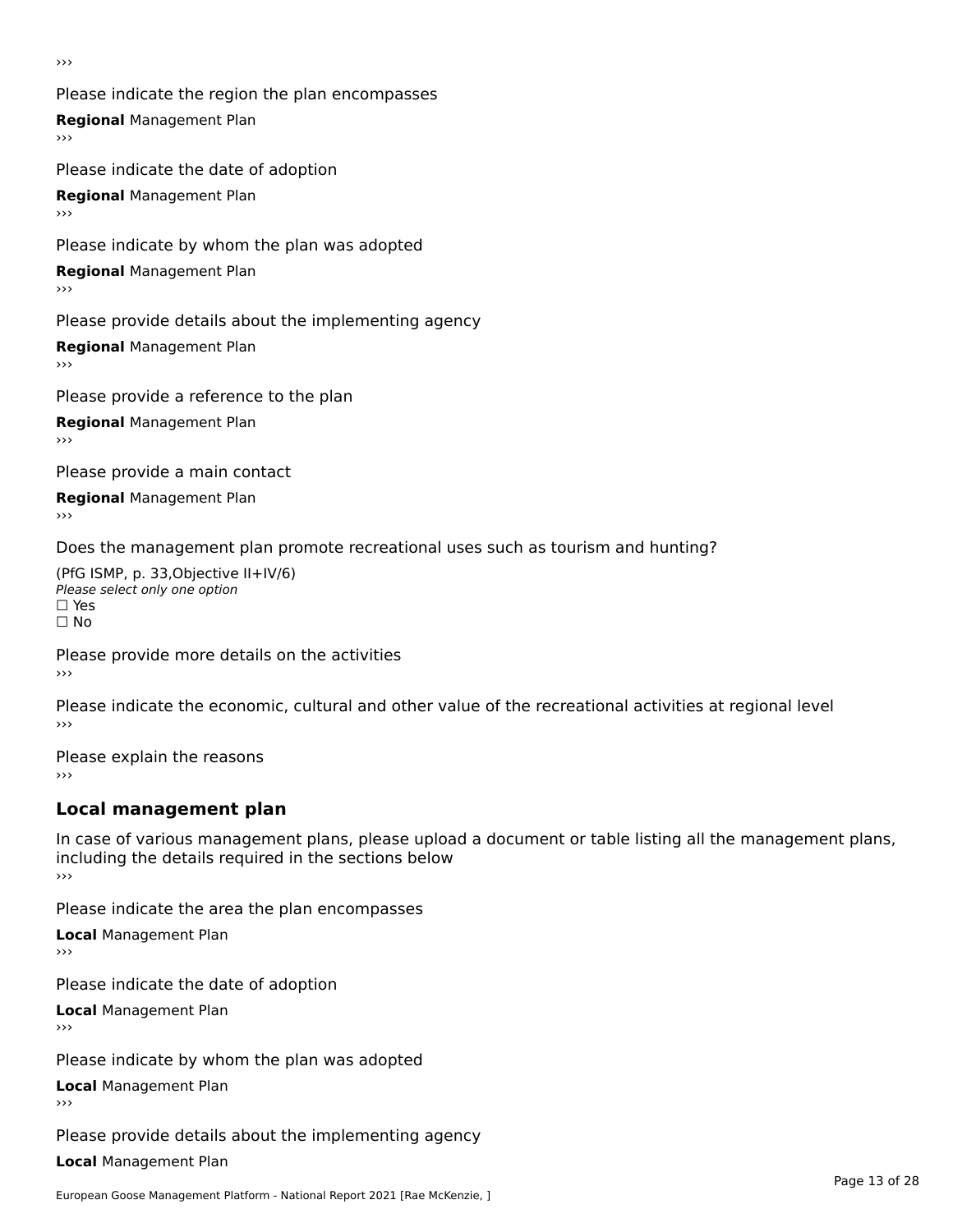›››

### Please provide a reference to the plan

**Local** Management Plan

Please provide a main contact

**Local** Management Plan

Does the management plan promote recreational uses such as tourism and hunting?

(PfG ISMP, p. 33, Objective II+IV/6) Please select only one option☐ Yes☐ No

Please provide more details on the activities

Please indicate the economic, cultural and other value of the recreational activities at local level

Please explain the reasons ›››

Please indicate the level of the plan ∩ease marcate the lever of the plan<br>□ National (centralized for the entire country) □ National (centralized io<br>□ Regional (sub-national) ☐ Local

#### **National management plan**

Please indicate the date of adoption

National management plan

Please indicate by whom the plan was adopted

National management plan

Please provide details about the implementing agency

National management plan

Please provide a reference to the plan

National management plan

Please provide a main contact

National management plan

# **Regional management plan**

Please indicate the region the plan encompasses Regional management plan

Please indicate the date of adoption

Regional management plan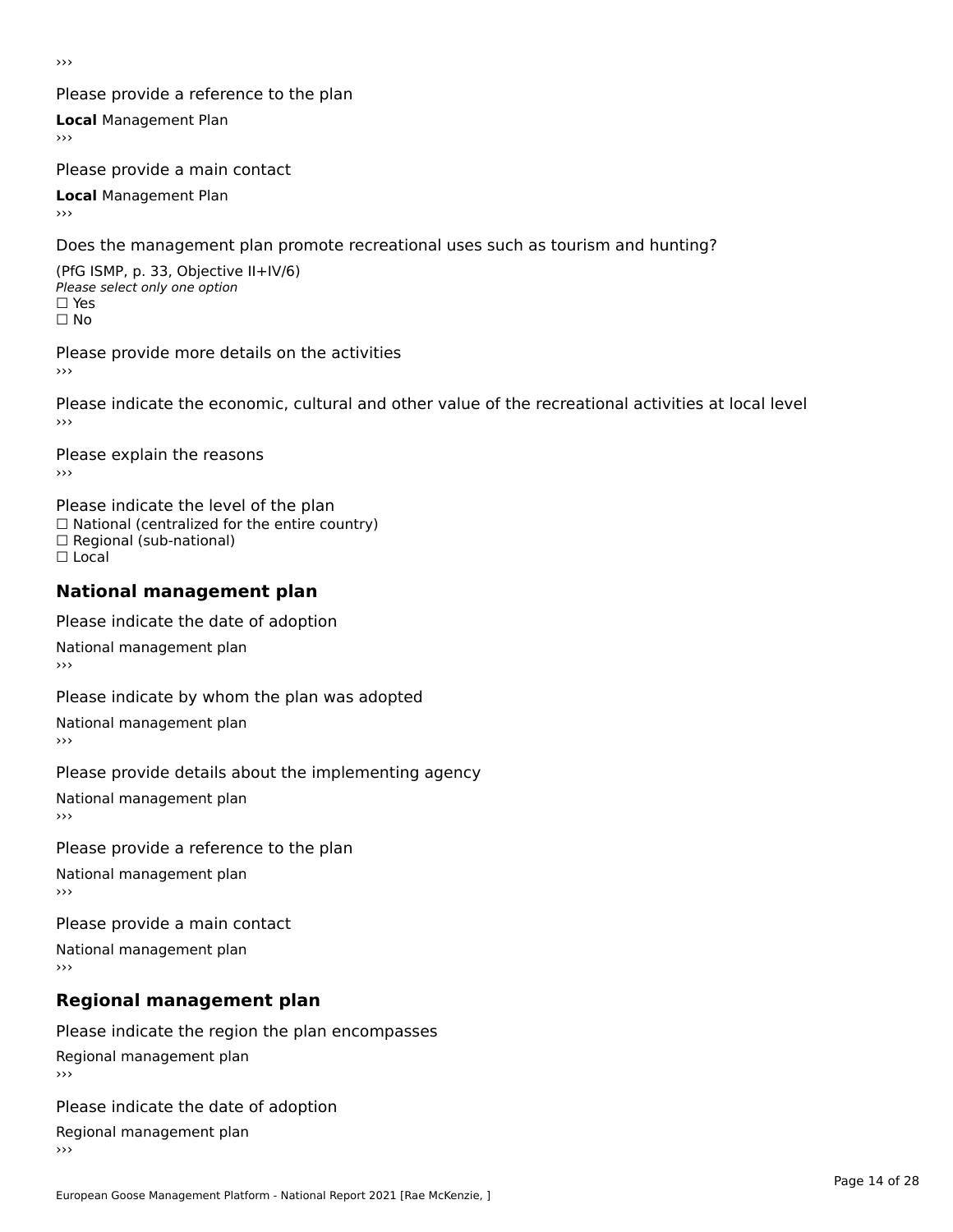#### Please indicate by whom the plan was adopted

Regional management plan

#### Please provide details about the implementing agency

Regional management plan

Please provide a reference to the plan Regional management plan

Please provide a main contact Regional management plan

# **Local management plan**

Please indicate the area the plan encompasses

Local management plan $\overline{\phantom{a}}$  $\rightarrow$   $>$ 

Please indicate the date of adoption

Local management plan $\overline{v}$ 

Please indicate by whom the plan was adopted Local management plan›››

Please provide details about the implementing agency

Local management plan $\overline{v}$ 

Please provide a reference to the plan

Local management plan›››

Please provide a main contact

Local management plan $\overline{v}$ 

In case of various management plans, please upload a document or table listing all the management plans,in case or various management plans, please upload including the details required in the sections above<br>>>>

Are the management plan/s promoting recreational uses such as tourism and hunting?

(PfG ISMP, p. 33, Objective II+IV/6) Please select only one option☐ Yes☐ No

Please provide more details on the planned activities

Please explain the reasons›››

Please indicate why the plan is not being implemented›››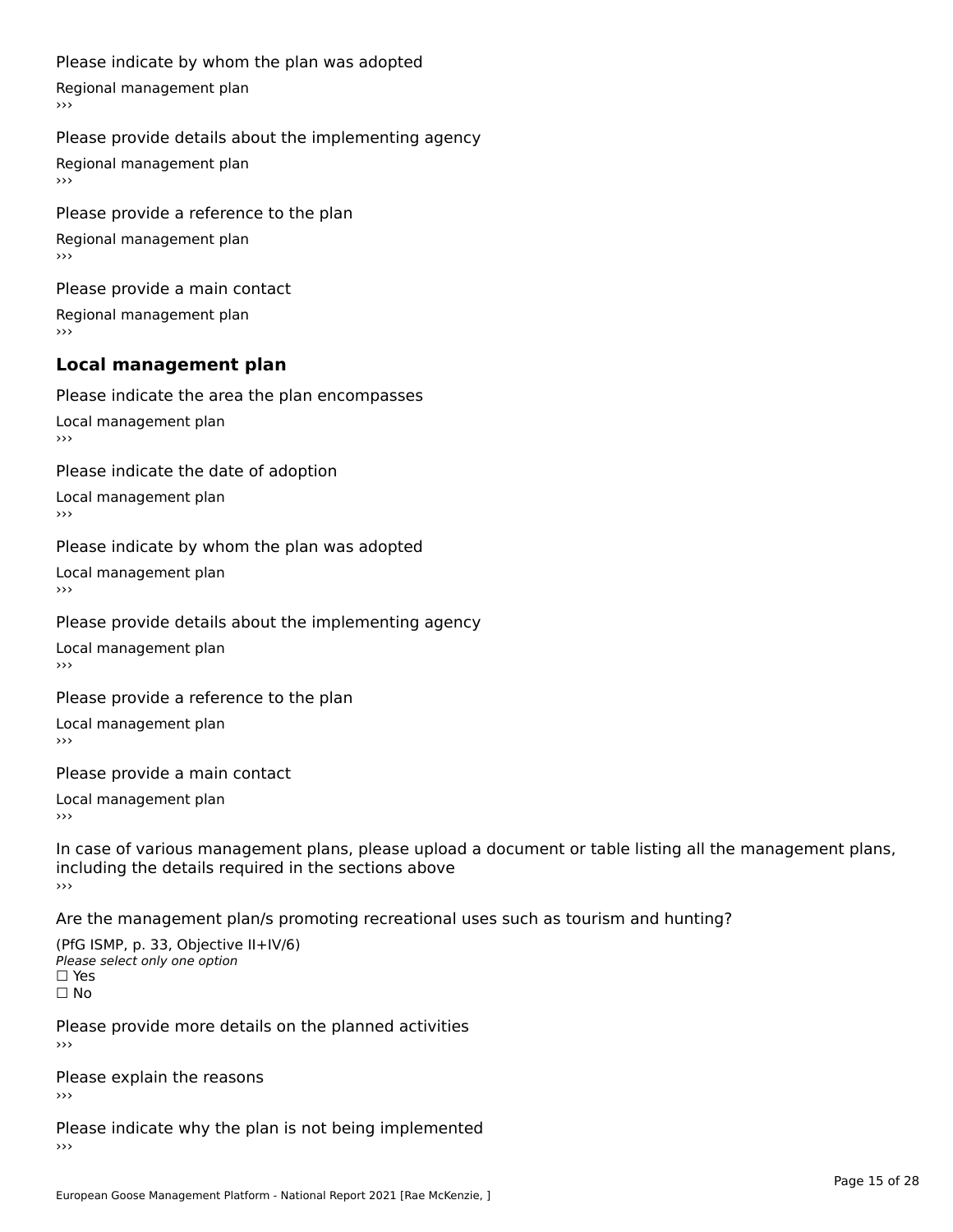Please indicate the timeline for the finalization of the plan›››

Please indicate when it is expected to be adopted

Please indicate the level of the plan(s) (National, regional, local)

Please explain the reasons›››

Field for additional information on management plan/s (optional)

III.2. Has your country established a working group to support the implementation of the PfG ISMP?

(PfG ISMP, p. 29, Objective  $I+II+II+IV/1$ ) Please select only one option □ Yes, a working group has been established □ Tes, a working group has been established<br>□ The establishment of a working group is under consideration

Please indicate the type of working group that has been established

Possibility for multiple options  $\Box$  National (centralized for the entire country)  $\Box$  Regional (sub-national)  $\Box$  Local

#### **National working group**

Please indicate the date of establishment›››

Please list the working group members and coordinator ›››

Please provide details about the functions of the working group ›››

Please provide a main contact ›››

# **Regional working group**

In case of multiple regional working groups, please upload a document or table listing all the working In case of multiple regional working groups, please upload a<br>groups, including the details required in the sections below ›››

Please indicate the region the working group services ›››

Please indicate the date of establishment ›››

Please list the working group members and coordinator ›››

Please provide details about the functions of the working group ›››

Please provide a main contact ›››

# **Local working group**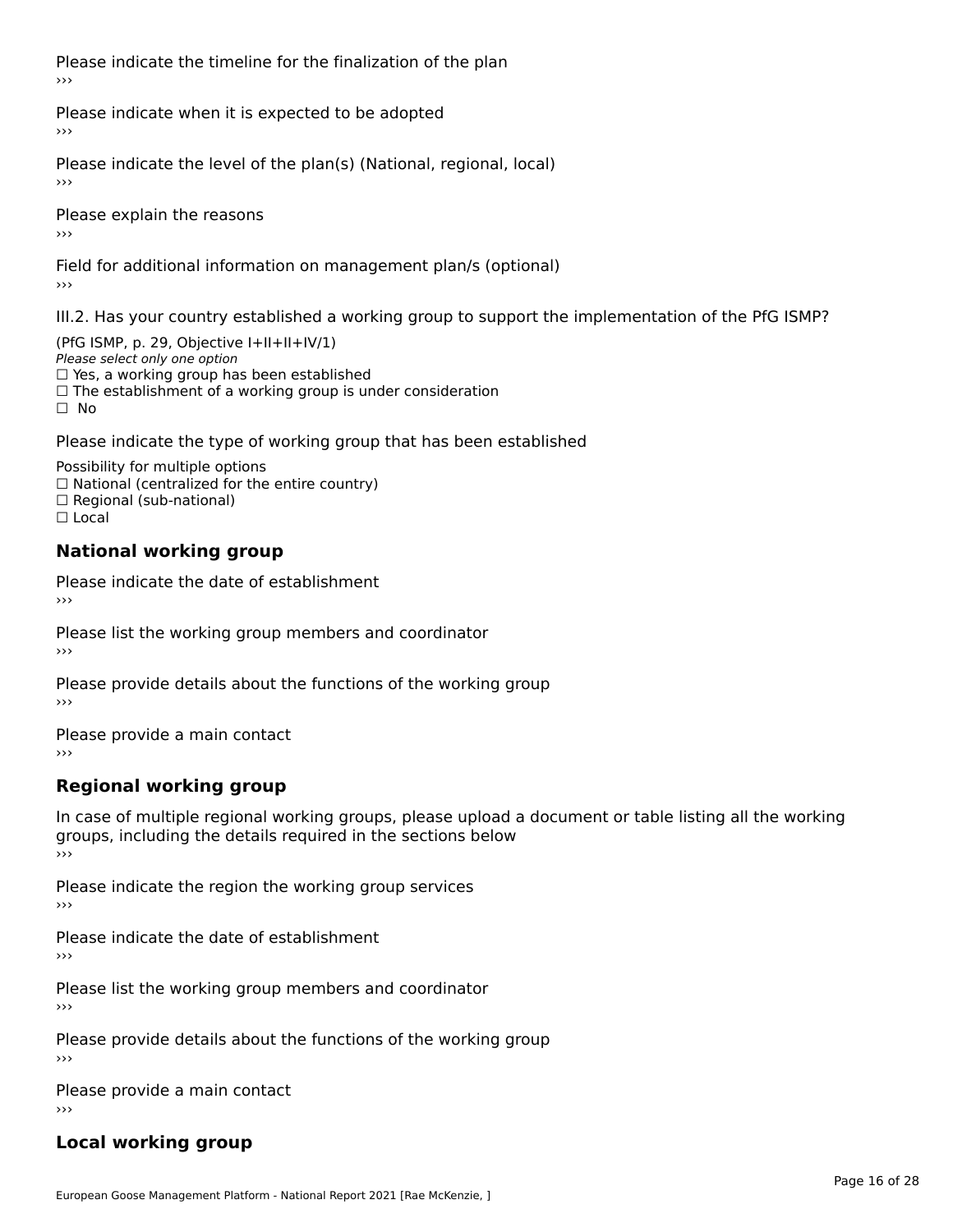In case of multiple local working groups, please upload a document or table listing all the working groups, including the details require in the sections above<br>>>>

Please indicate the area the working group services ›››

Please indicate the date of establishment ›››

Please list the working group members and coordinator ›››

Please provide details about the functions of the working group ›››

Please provide a main contact ›››

Please indicate by when a decision on the establishment will be taken

Please indicate which existing structure or capacity is responsible for the implementation of the PfG ISMP instead

Field for additional information on working group (optional)

#### **Objective I. Maintain a sustainable and stable Pink-footed Goose population and its range**range

III.3. Have key sites for the Pink-footed Goose been identified in your country?

(PfG ISMP, p. 32, Objective I/4)Please select only one option ☐ Yes□ Yes<br>□ No

Please upload an Excel table and include specific information for each site on the following items

- $1 \quad \alpha$
- 2 Site
- 2 Site<br>3 Size (ha)

د حدد una<br>4 Location (decimal geographic coordinates; and separately upload a map indicating roost and main foraging areas 4 Location<br>if possible)

- 5 Main habitat types
- 6 Has this site been afforded appropriate designation status at international levels (e.g. Ramsar site, SPA, etc.)? 6. Bestweetter status
- 6a Designation status<br>6b Date of designation
- 
- 6c Any other relevant information
- 7 Has this site been afforded appropriate protected area status at national levels? 7a Designation status
- 7a Designation status<br>7b Date of designation
- 
- 7c Any other relevant information
- 8 Does a management plan exist that address the conservation requirements of pink-footed geese?
- 8a Provide brief details e.g. about the hunting regulations and other management regimes ›››

Please explain the reasons

III.4. Are measures being taken to restore and/or rehabilitate Pink-footed Geese roosting and/or feeding habitats?

 $(PCI GMP, p. 33, Qb)$  is the I+II/7) Possibility for multiple optionsPossibility for multiple options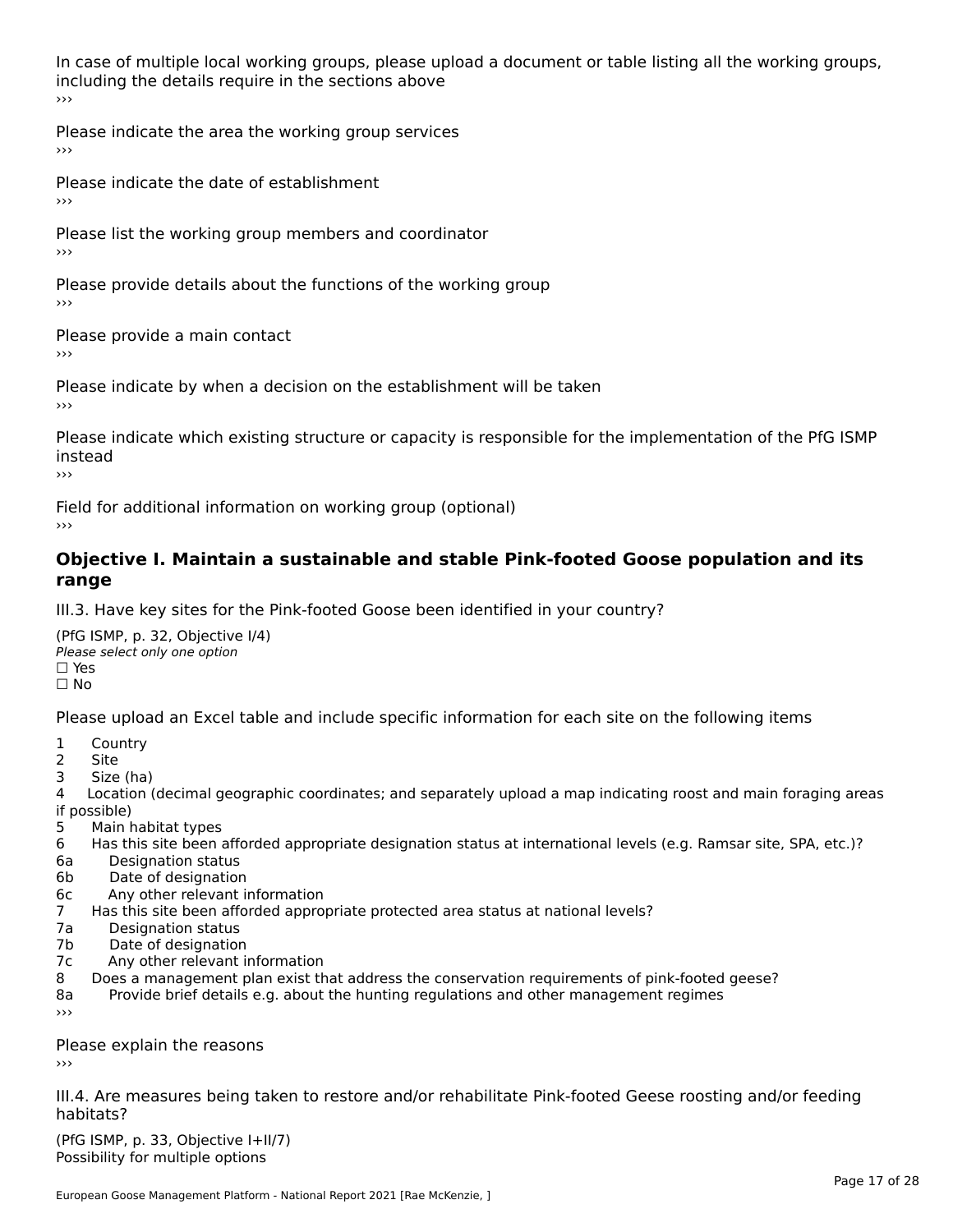☐ In staging areas □ in staging areas<br>□ In the wintering areas ☐ Not relevant

# **In the staging areas**

Please provide brief details, listing sites and measures ›››

#### **In the wintering areas**

Please provide brief details, listing sites and measures ›››

Please explain the reasons

III.5. Has a programme for prevention of Pink-footed Goose breeding on mainland been developed and

(PfG ISMP, p. 31, Objective I+II+II/2)

**[only for Norway]**

Please select only one option riease select only one option<br>□ Yes, the programme is being implemented

 $\Box$  ies, the programme is being implemented to date  $\Box$  Yes, but the programme is not being implemented to date

 $\Box$  No, but a programme is under development

Please provide information on measures taken to date

Please provide results, if available

Please provide brief details on the measures and timeline of the programme›››

Please explain why it has not been implemented

Please provide brief details and expected date of enacting it

Please provide details on any other relevant activities undertaken, if any›››

### **Keep agricultural conflicts to an acceptable level**

III.6. Are agricultural conflicts related to Pink-footed Geese (e.g. crop damage) currently at an acceptable

(PfG ISMP, p. 33, Objective II / 4+5)Please select only one option ☐ Yes☐ No

Please indicate how these conflicts are being addressed

Please indicate how these conflicts are being addressed›››

Please provide further details, as necessary ›››

#### **Objective III. Avoid increase in tundra vegetation degradation on the breeding range**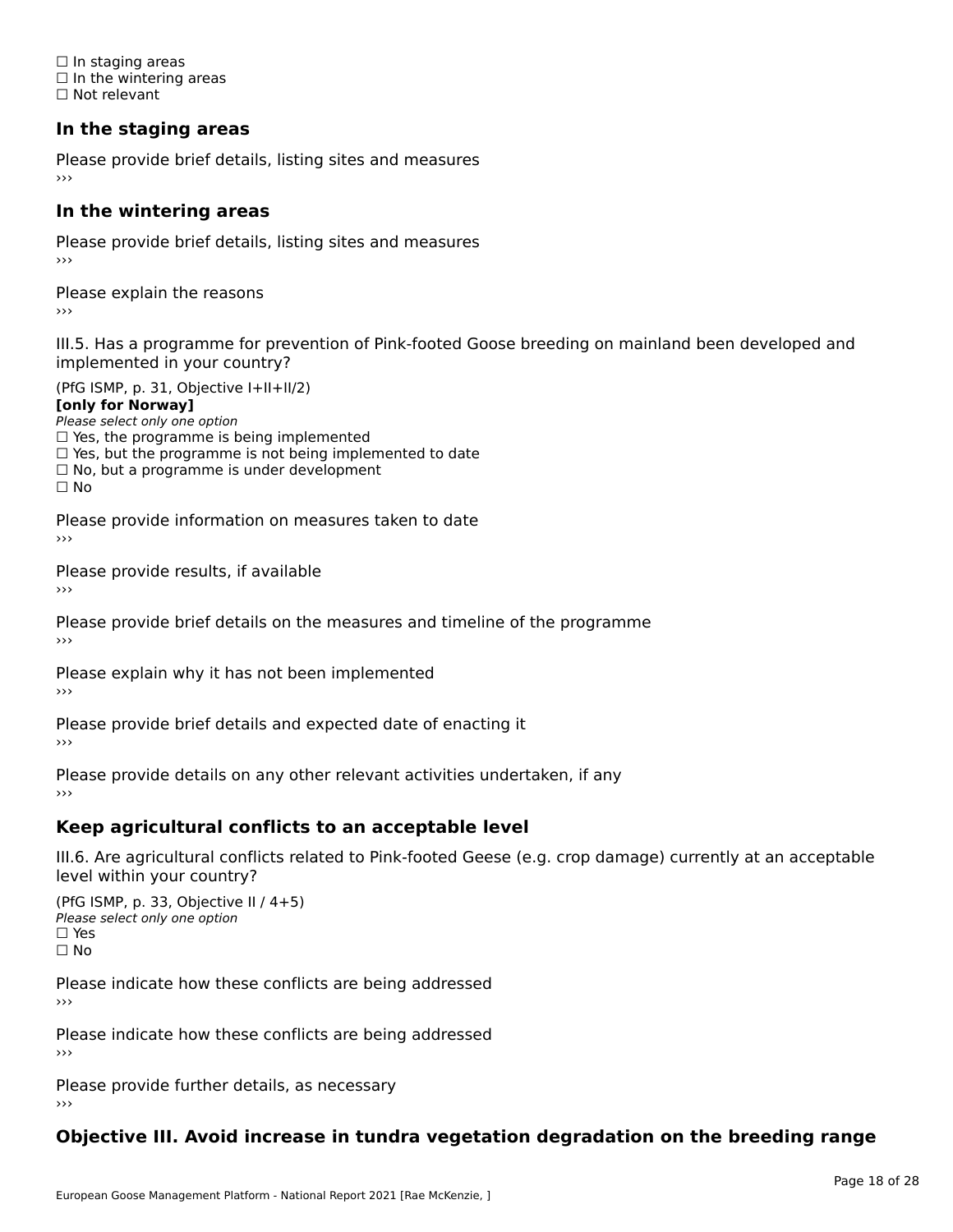III.7. Is the extent of arctic tundra degradation on Svalbard caused by the Pink-footed Goose monitored?

(PfG ISMP, p. 33-34, Objective III /8) **[only for Norway] Please select only one option** □ Yes<br>□ No

Please provide details on the type of monitoring activities (who is conducting them and how they are conducted)›››

Is there an increase in the level of degradation of the arctic tundra? □ CitCre dir increduce in c<br>Please select only one option □ Yes<br>□ No

Please provide any results or evidence

Please provide any results or evidence

Please explain the reasons›››

### **Objective IV. Allow for recreational use that does not jeopardize the population**

III.8. Does your country promote and/or implement (in the past three years) any national or regional (sub $m.0.168$  your country promove and/or miplement (in the past time years) any national or national) hunting-related campaigns, training programmes and/or management activities ?

(PfG ISMP, p. 31, Objective VI/3) **[only Norway and Denmark]** Possibility for multiple options ☐ Wise use hunting practices  $\Box$  wise use numing practices<br> $\Box$  Best practices to reduce crippling rates □ Best practices to reduce crippinig rates<br>□ Self-organization and coordination of local hunting □ Sen-organization and coordination or local nunting<br>□ No campaigns, programmes or activities have been implemented

# **Wise use hunting practices**

Please provide brief details (attach files or provide web links, if available) ›››

### **Best practices to reduce crippling rates**

Please provide brief details (attach files or provide web links, if available)

# **Self-organization and coordination of local hunting**

Please provide brief details (attach files or provide web links, if available)

Please explain the reasons›››

#### **Optionally, please provide any other information related to the implementation of the PfG ISMP**

Please provide further information here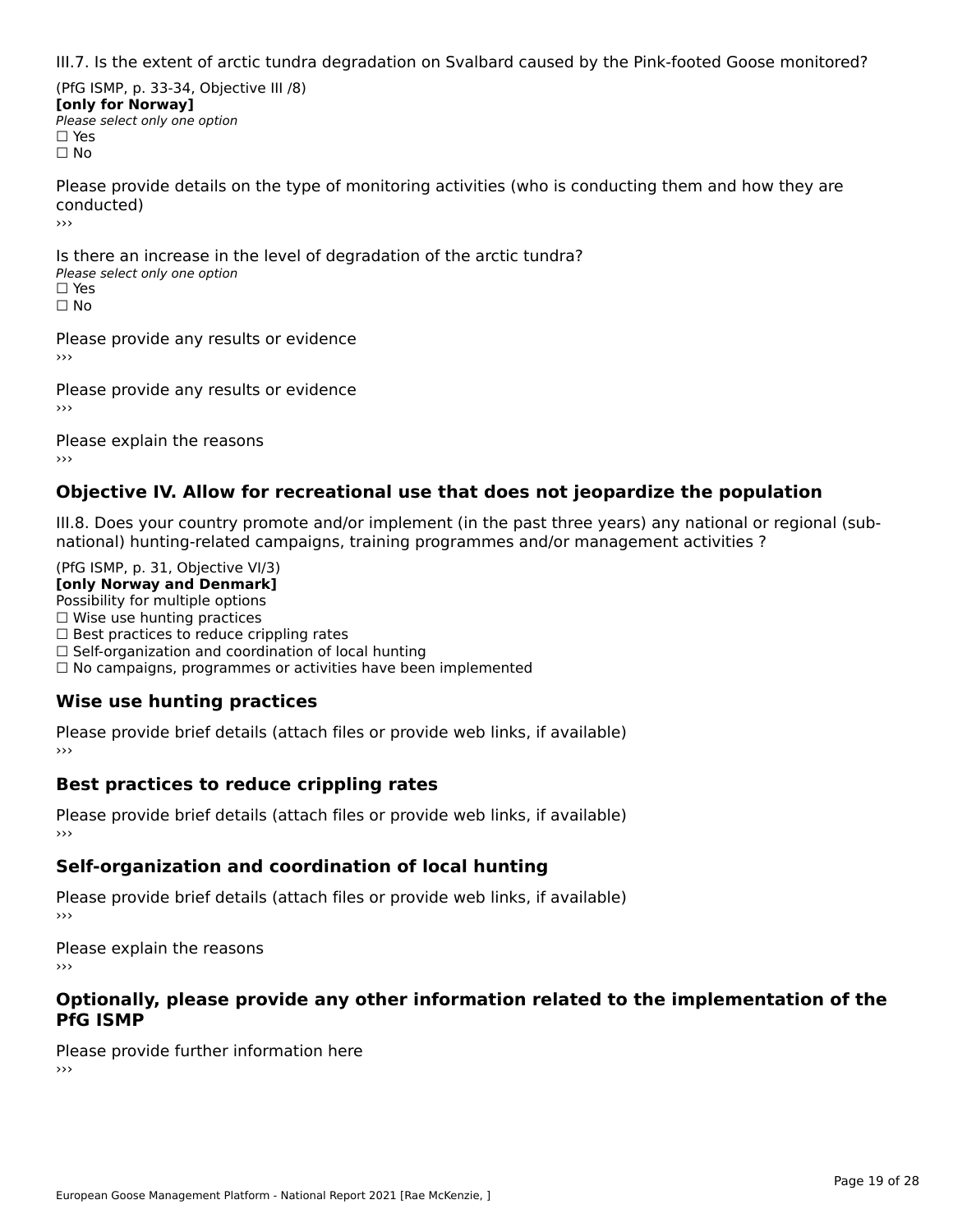#### **IV. Sub-section A: Taiga Bean Goose International Single Species Action Plan (TBG ISSAP) - Eastern 1 Management UnitAction Plan (TBG ISSAP) - Eastern 1 Management Unit**

Participating Range States**: Belarus, Estonia, Germany, Latvia, Ukraine** 

### **Objective 1. Increase survival rate of adults**

### **Result 1.1 Legal harvest does not jeopardize an increase of adult survival rates**

IV.1. Has your country developed and adopted legislation for the closure of hunting of TBG to allow for TBG IV.1. Thas your country developed and add<br>to pass before goose hunting is opened?

(activity 1.1.1.1 Workplan for the implementation of non-AHM related actions (2018-2020) agreed at the 3rd EGM IWG meeting in Leeuwarden, the Netherlands in June 2018)

#### [all Participating Range States]

Please select only one option ☐ Yes, developed and adopted

 ☐ Yes, developed but not adopted $\Box$  ies, developed but not adopted

Please describe what legislation has been developed

Please indicate when it was adopted

Please indicate how the legislation is enforced

Please describe what legislation has been developed

Please indicate the timeframe when the legislation is expected to be adopted

Please explain the reasons

#### **IV.2. Please indicate how you are improving the knowledge of the occurrence of TBG on sub-species level in your country**on sub-species level in your country

on sub-species fever in your country<br>(activity 1.1.1.2 Workplan for the implementation of non-AHM related actions (2018-2020) agreed at the **Brd EGM IWG meeting in Leeuwarden, the Netherlands in June 2018)** 

#### [all Participating Range States]

IV.2.1. Ensuring national monitoring at all known key sites <del>■ Western Chroning</del> Hational<br>Please select only one option □ Yes<br>□ No

Please describe the activities undertaken

Please list the key sites where monitoring activities are being undertaken

Please provide relevant documents or weblinks

Please explain the reasons

›››

IV.2.2. Providing identification training to people carrying out the monitoring activities Please select only one option<br>□ Yes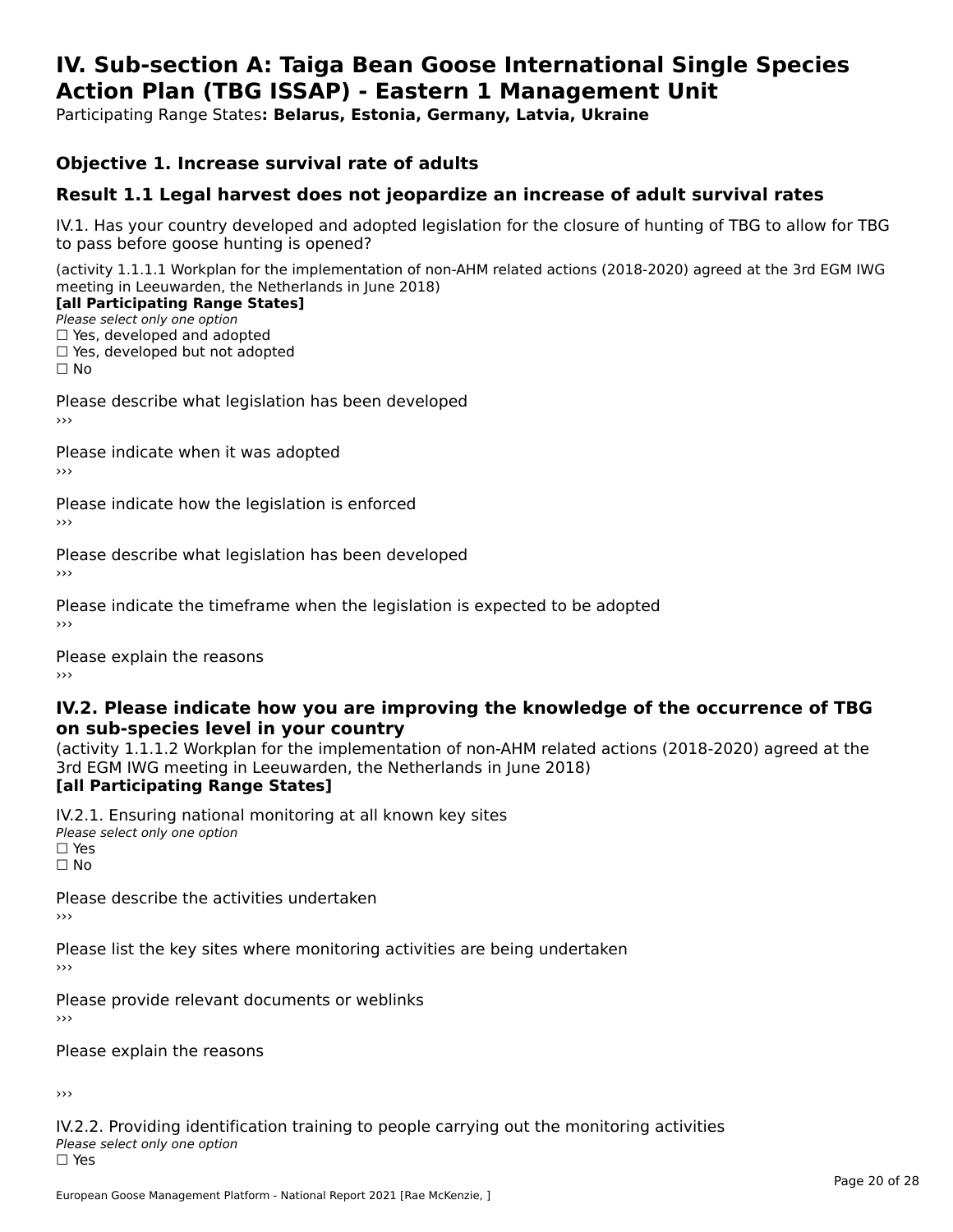#### ☐ No

Please describe the activities undertaken›››

Please provide relevant identification materials or weblinks, if available

Please explain the reasons

IV.2.3. Providing equipment to people carrying out the monitoring activities Please select only one option ☐ Yes□ Yes<br>□ No

Please describe the activities undertaken›››

Please provide relevant documents or weblinks

Please explain the reasons ›››

IV.2.4. Carrying out a satellite/GPS tagging project on TBG in the wintering/staging areas <del>∩</del><br>Please select only one option □ Yes<br>□ No

Please describe the activities undertaken›››

Please provide relevant documents or weblinks

Please explain the reasons

IV.2.5. Any other relevant activities Please select only one option ☐ Yes□ Yes<br>□ No

Please describe the activities undertaken›››

Please provide relevant documents or weblinks

# **Result 1.2 Illegal harvest is reduced to non-significant levels**

IV.3. Does your country implement an awareness-raising campaign for hunters to complement necessary rv.5. Does your court<br>legislation changes?

(activity 1.2.2.1 Workplan for the implementation of non-AHM related actions (2018-2020) agreed at the 3rd EGM IWG meeting in Leeuwarden, the Netherlands in June 2018)

#### **[Only for Belarus and Ukraine]**

Please select only one option

riease select only one option<br>□ Yes, an awareness-raising campaign is being implemented<br>□ Yes, an awareness-raising campaign is under development

□ No, but an awareness-raising campaign is under development<br>□ N。

 $\Box$  No

Please indicate who is involved in the implementation (e.g. national NGOs, research institutes, etc.)

Please provide brief details about the activities that are being implemented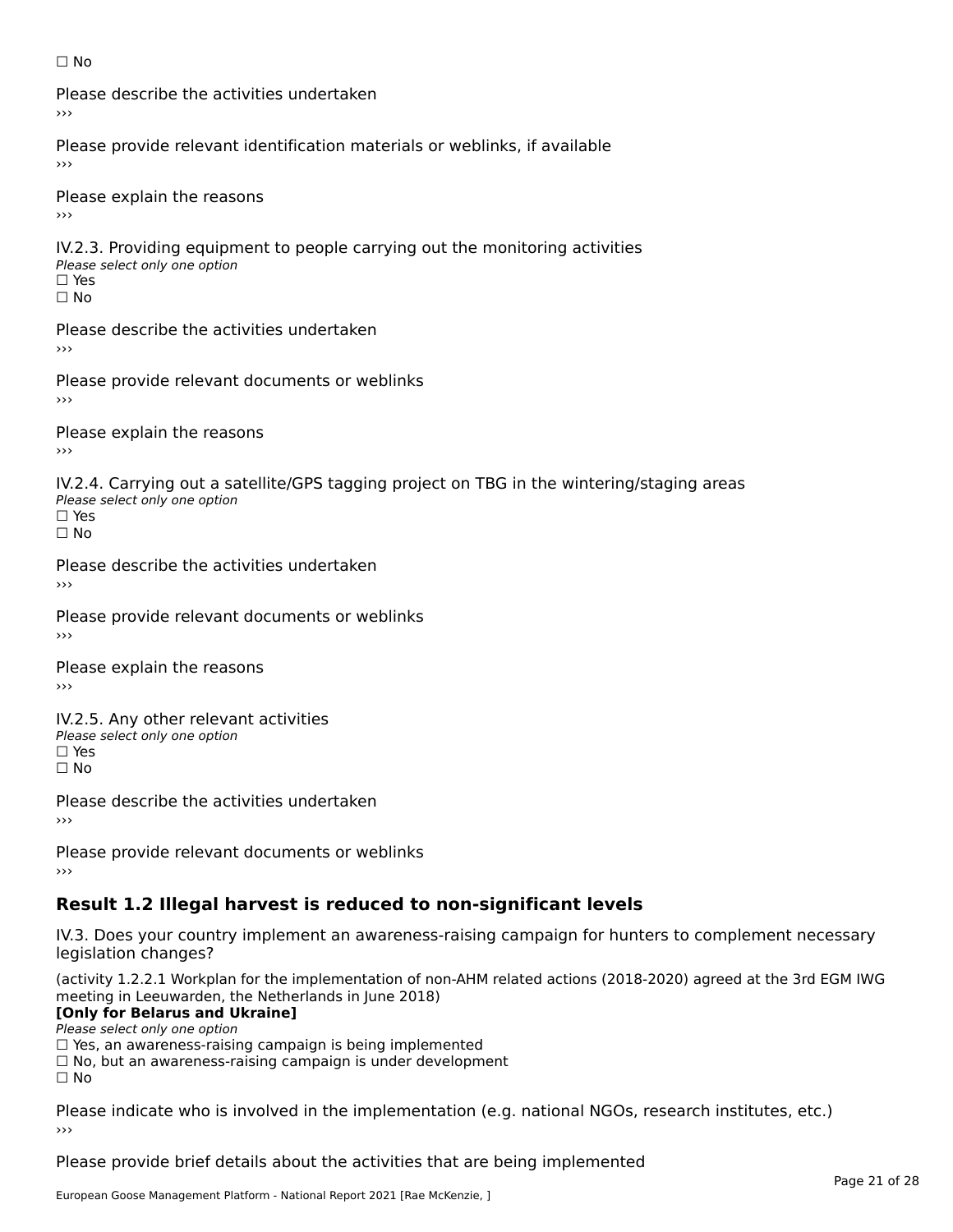›››

Please provide a weblink or upload more information on the campaign›››

Does the campaign include guidance on identification of grey geese? Please select only one option<br>□ Yes □ Yes<br>□ No

Please upload identification guides and provide weblinks ›››

Please provide further information, if available

Please explain the reasons

Please indicate who is in charge of developing the campaigns

Please provide information on when the development is expected to be finalized

Please indicate when the implementation of the campaign is envisaged to start

Please provide reasons why an awareness-raising campaign is not in place

IV.4. Has special publication on the occurrence of the Taiga Bean Goose been produced and disseminated?

(activity 1.2.2.2 Workplan for the implementation of non-AHM related actions (2018-2020) agreed at the 3rd EGM IWG **[Only for Ukraine]**

**□ Yes produced and disseminated**<br>Please select only one option  $\Box$  ies produced and disseminated  $\Box$  ies, currently being produced

Please provide details on dissemination, upload publication or provide weblink

Please provide details on the timeframe

Please indicate who is in charge of producing the publication

Please provide details on the dissemination plans

Please explain the reasons ›››

# **Other objectives and results as decided by the EGM IWG**

# **Reducing Taiga Bean Goose crippling**

IV.5. Have you undertaken any activities to reduce TBG crippling rates?

(activity agreed at the 1st EGM IWG meeting in Kristianstad, Sweden in December 2016) **[all Participating Range States]**[all Participating Range States]

### **Law Tarticipating Range**<br>Please select only one option

□ Yes<br>□ No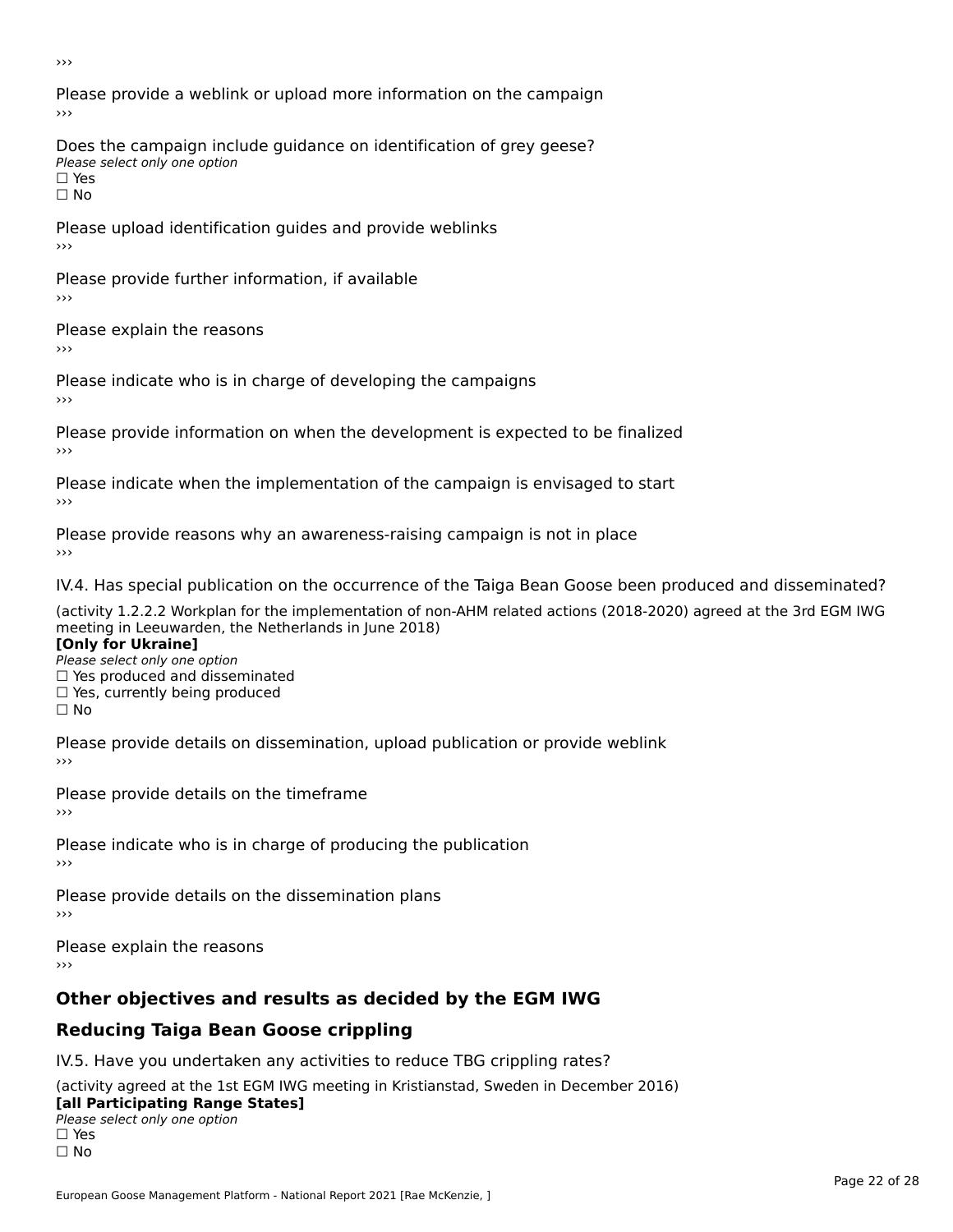☐ Not applicable

Please provide details on the activities

Please explain the reasons

Please explain the reasons

# **Raising identification skills and awareness amongst hunters**

IV.6. Have training programmes to develop identification skills amongst hunters been organized by national hunting associations?

(activity agreed at the 1st EGM IWG meeting in Kristianstad, Sweden in December 2016) **[all Participating Range States]**[all Participating Range States] **Lan Tarticipating Range**<br>Please select only one option ☐ Yes☐ No□ Not applicable

Please provide more information on the training programmes

Have the training programmes been developed in cooperation with BirdLife partners and other conservation NGOs?Please select only one option☐ Yes☐ No

Please provide a list of cooperating partners

Please provide more information of detailed activities with partners

Please upload any relevant materials

Please provide weblinks

Please explain the reasons

Please explain the reasons›››

Please explain the reasons

#### **Optionally, please provide any other information related to the implementation of the TBG ISSAP**

Please provide information here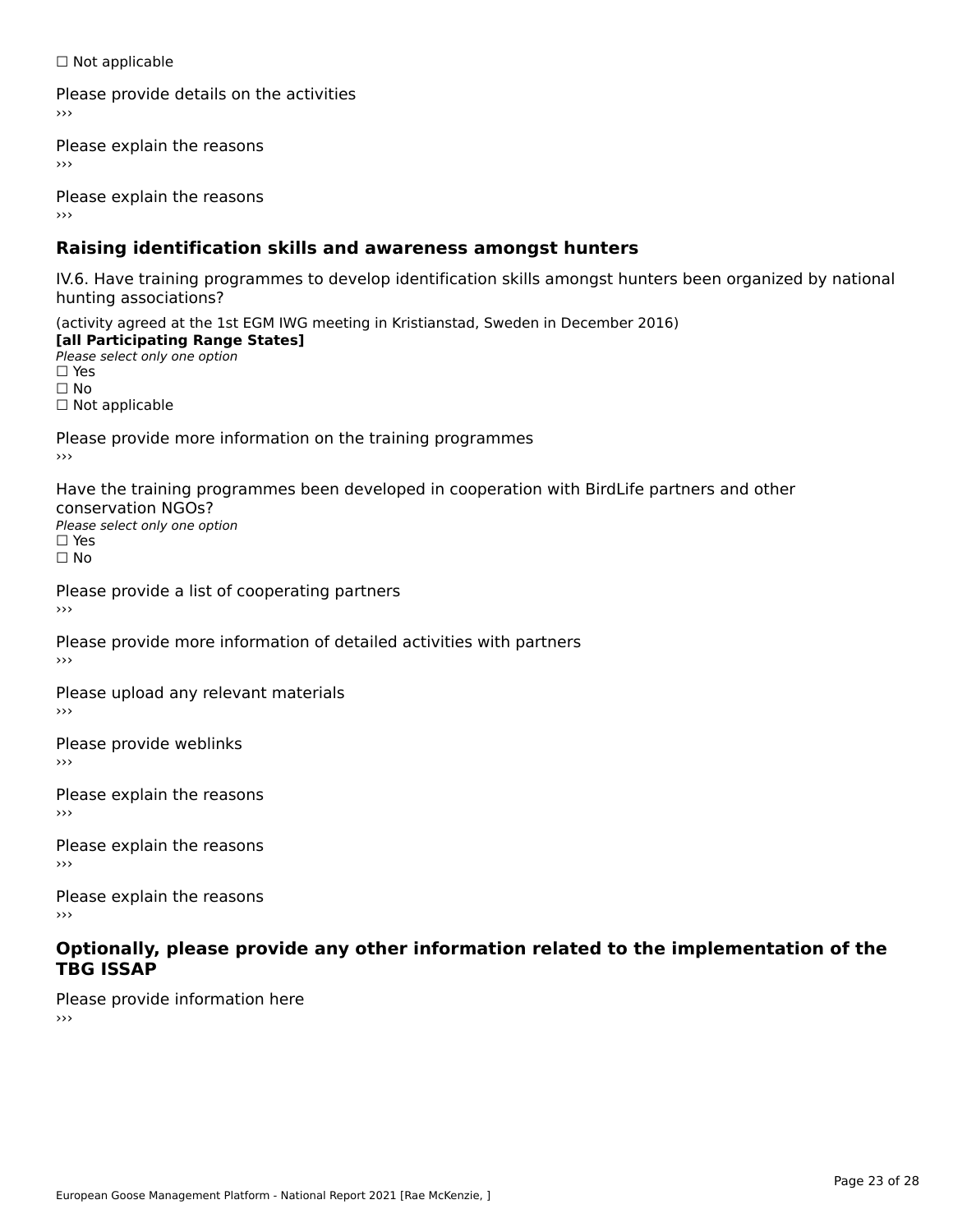# **V. Sub-section B: Taiga Bean Goose International Single SpeciesAction Plan (TBG ISSAP) - Western and Central Management Units**

Participating Range States: **Denmark**, **Finland**, **Norway, Sweden**, **UK**

# **Objective 1 Increase survival rate of adults**

### **Result 1.2 Illegal harvest is reduced to non-significant levels**

V.1. Is TBG shooting investigated in north-east Jutland and Zealand?

(activity 1.2.2.1 Workplan for the implementation of non-AHM related actions (2018-2020) agreed at the 3rd EGM IWG meeting in Leeuwarden, the Netherlands in June 2018) **[Only for Denmark]** 

**□ Please select only one option** □ Yes<br>□ No

Please indicate what activities have been undertaken›››

Please provide results, relevant publications and weblinks ›››

Please explain the reasons›››

#### **Result 1.3: Impact of huntable native predators in breeding and moulting areas is reduced**

V.2. Are annual campaigns undertaken amongst hunters in the breeding areas to strengthen fox v.z. Are annual campaigns und<br>management in your country?

(activity 1.3.1.1 Biannual Taiga Bean Goose implementation plan agreed at the 1st EGM IWG meeting in Kristianstad, Sweden in December 2016)

**[Only for Finland]** Please select only one optionriease<br>□ Yes □ Yes<br>□ No

Please list the areas where the campaigns are being undertaken

Please list the hunting associations involved

Please provide any other relevant details and weblinks ›››

Please explain the reasons

V.3. Has fox management in northernmost Finland been further strengthened by the Finnish Wildlife v.5. Has fox management in northernmost F<br>Agency and the Forestry and Parks Service?

(activity 1.3.1.2 Biannual Taiga Bean Goose implementation plan agreed at the 1st EGM IWG meeting in Kristianstad, Sweden in December 2016) Sweden in December 2016)

[Only for Finland]

**Please select only one option** □ Yes<br>□ No

Please explain what activities have taken place

Please provide results, relevant publications and weblinks ›››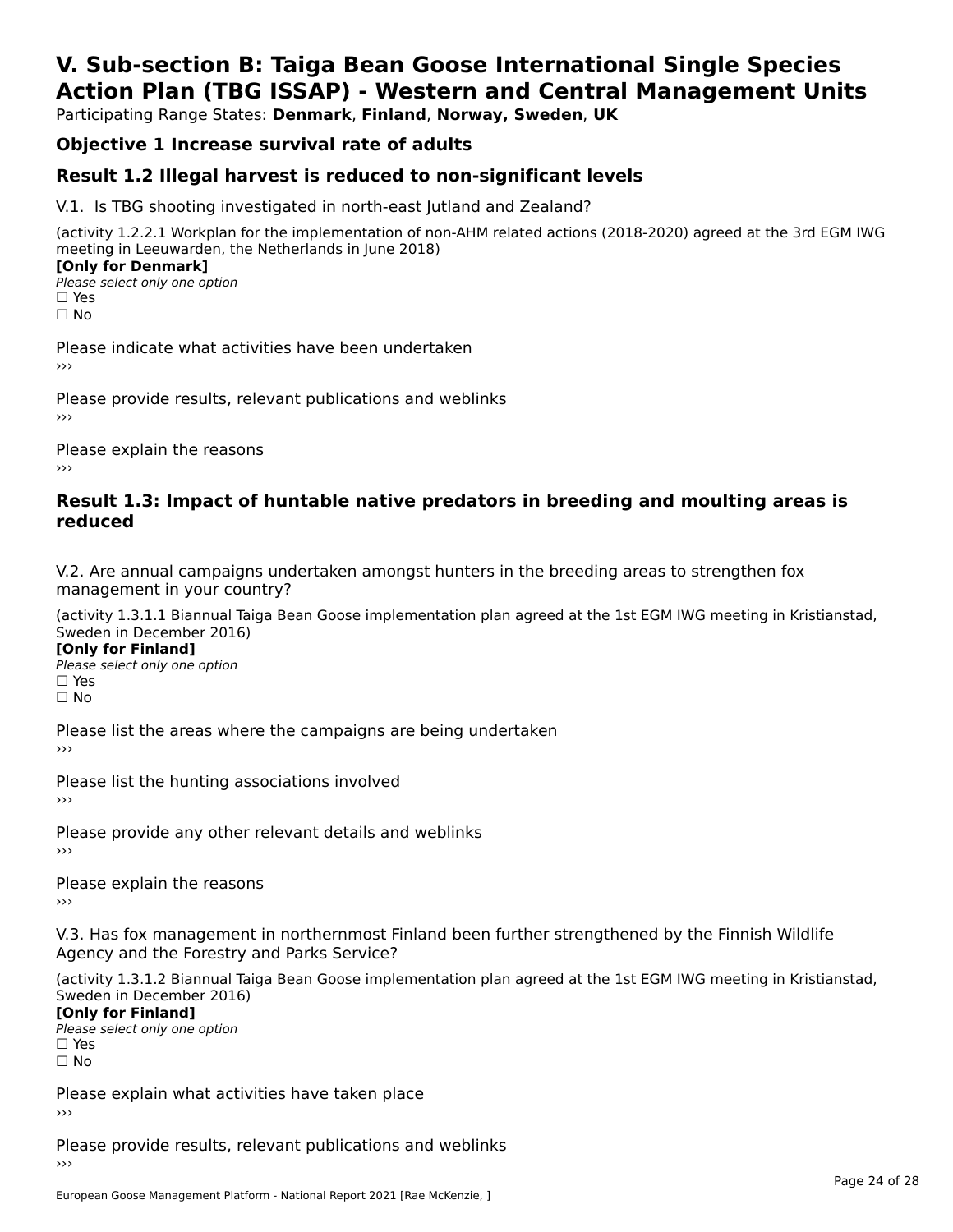# **Result 1.4: Impact of alien predators in breeding and moulting areas is reduced**

V.4. Does your country implement programmes for the eradication of the raccoon dog?

(activity 1.4.1.1 Workplan for the implementation of non-AHM related actions (2018-2020) agreed at the 3rd EGM IWG meeting in Leeuwarden, the Netherlands in June 2018) **[Only for Finland and Sweden]**

**Please select only one option** 

□ Yes<br>□ No

Please provide details about the eradication programme(s) (scope, implementing entities, etc.)

Please provide details on the effectiveness of the programmes

Please provide an update on the current status of the raccoon dog

Please explain the reasons

### **Objective 2. Increase reproductive rates**

### **Result 2.2: Intraspecific competition in spring staging areas is reduced**

V.5. Please provide updates on the implementation of the "fields for geese" programme

(activity 2.2.1.1 Workplan for the implementation of non-AHM related actions (2018-2020) agreed at the 3rd EGM IWG meeting in Leeuwarden, the Netherlands in June 2018) <u>Iony</u> ioi swedenj

V.6. Please provide information on the continuation and implementation of the "unharvested-fields-forbirds" programme (within the Common Agricultural Policy)birds" programme (within the Common Agricultural Policy)

(activity 2.2.1.2 and 2.2.1.3) **CONDUCTS**<br> **[Only for Finland]** 

#### **Objective 3. Stop ongoing loss, fragmentation and degradation of habitats, and restore lost, fragmented and degraded habitats**

### **Result 3.1: Impact of forestry works is reduced**

V.7. Have working models been developed for wildlife-friendly forest management?

(activity 3.1.1.1 Workplan for the implementation of non-AHM related actions (2018-2020) agreed at the 3rd EGM IWG

#### **[Only for Finland]**

**Please select only one option** □ Yes<br>□ No

Please provide details on the working models developed›››

Are these models being implemented? ∩ne enese moders being<br>Please select only one option □ Yes<br>□ No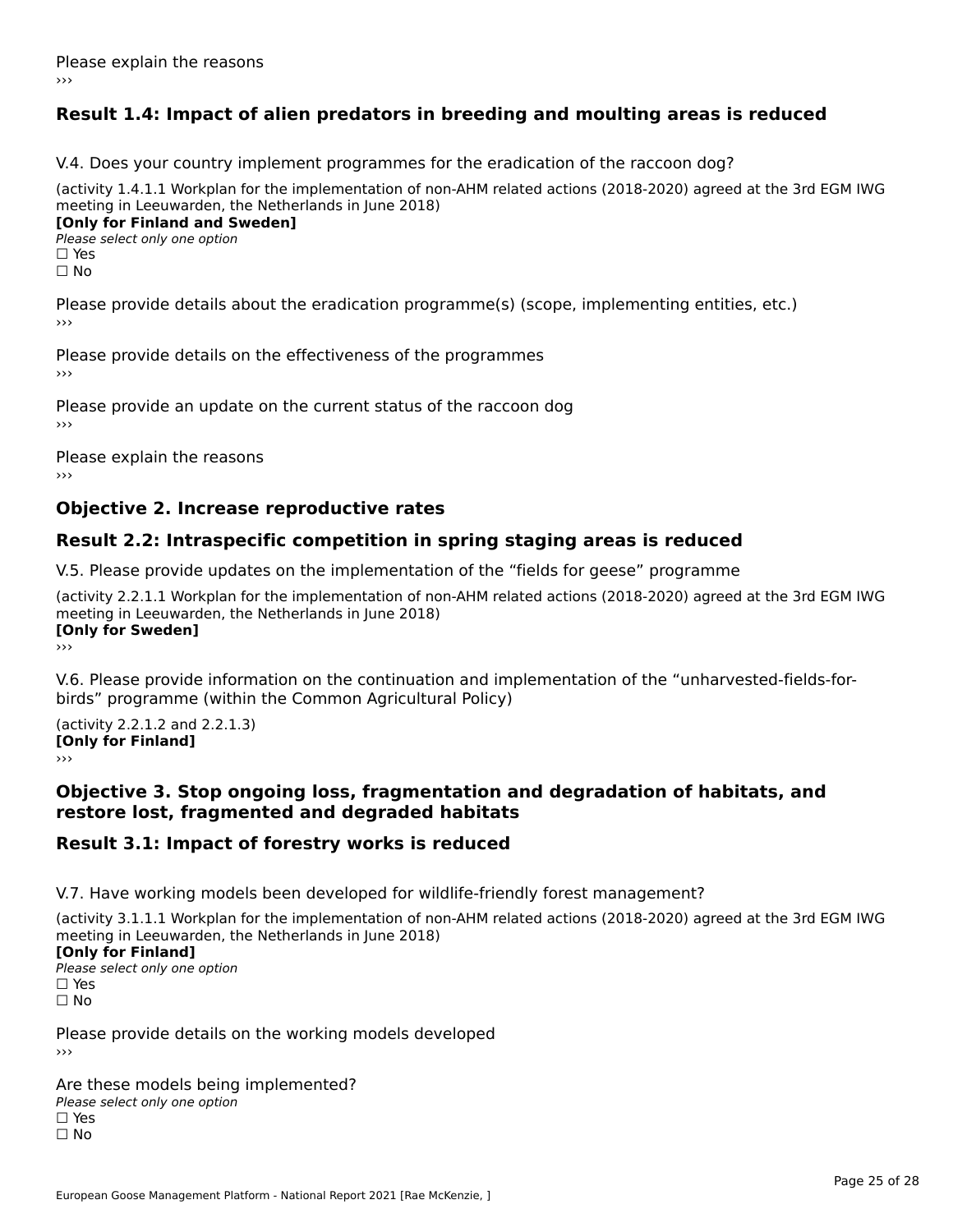Please provide more information on the progress

Have these models been promoted to reach forest owners? ∩ave these models bee<br>Please select only one option □ Yes<br>□ No

Please provide more information›››

Please explain the reasons ›››

Have these models been promoted to reach forest corporations? ∩ave these models bee<br>Please select only one option □ Yes<br>□ No

Please provide more information›››

Please explain the reasons ›››

Please explain the reasons›››

Please explain the reasons›››

V.8. Please indicate the implementation progress to reach the annual goals for mire restoration

(activity 3.1.2.1 Workplan for the implementation of non-AHM related actions (2018-2020) agreed at the 3rd EGM IWG meeting in Leeuwarden, the Netherlands in June 2018) **[all Participating Range States]** ›››

#### **Result 3.3: Breeding, staging and wintering habitats are not further lost due to oil andgas or renewable energy developments**

gas or renewable energy developments

V.9. Are you monitoring the collision risk posed by renewable energy developments to TBG close to the Special Protection Areas, identified as their important wintering sites?

(activity 3.3.1.1 Workplan for the implementation of non-AHM related actions (2018-2020) agreed at the 3rd EGM IWG **[only for Denmark and other Range States as applicable]**

```
Please select only one option
□ Yes<br>□ No
```
Please provide information on the relevant actions that have been undertaken ›››

Please provide any results, if available

Please explain the reasons

# **Result 3.4: Impact of agriculture on natural Taiga Bean Goose habitats is minimized**

V.10. Has the area of managed coastal grasslands under the Common Agricultural Policy (CAP) increased in

(activity 3.4.1.1 Workplan for the implementation of non-AHM related actions (2018-2020) agreed at the 3rd EGM IWG meeting in Leeuwarden, the Netherlands in June 2018) **[only for Finland]**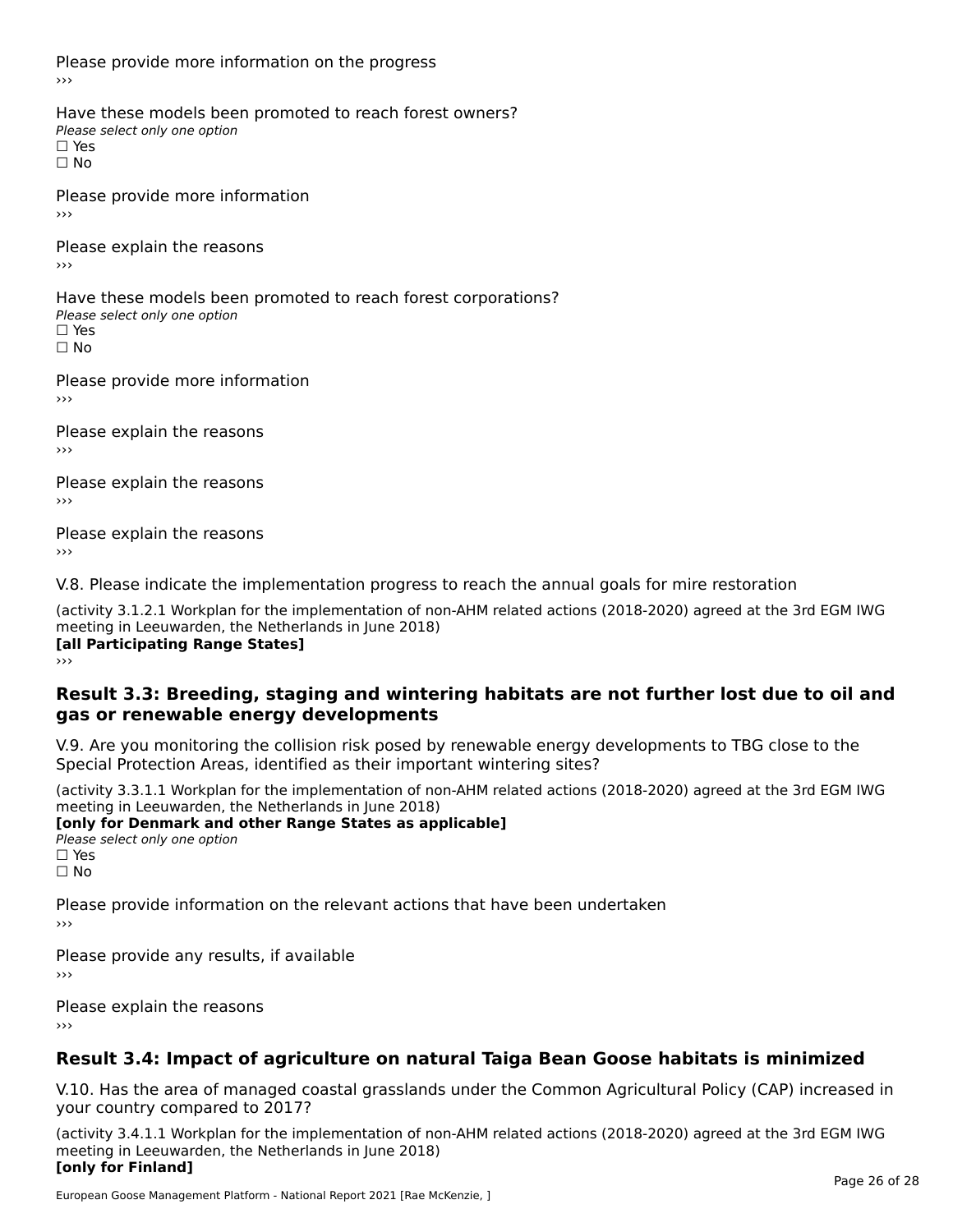Please select only one option □ Yes<br>□ No

Please indicate the size of the total area

›››

Please indicate the additional area managed since the beginning of 2017

Please describe the activities undertaken on grassland management ›››

Please upload relevant documentation and provide weblinks

Please explain the reasons

# **Other objectives and results as decided by the EGM IWG**

#### **Review factors possibly contributing to rapid declines in eastern England andimplement appropriate management responses**implement appropriate management responses

V.11. Have possible factors causing population declines in eastern England been reviewed?

(activity 3.4.2. Workplan for the implementation of non-AHM related actions (2018-2020) agreed at the 3rd EGM IWGmeeting in Leeuwarden, the Netherlands in June 2018) meeting in Leeuwarden, the Netherlands in June 2018)<br>**[only for UK]** 

**∐omy for OR**<br>Please select only one option □ Yes<br>□ No

Please describe those factors and provide further information as available

Are appropriate management responses to these factors being implemented? Please select only one option ים<br>⊡ No

Please provide information on the activities implemented ›››

Please provide information about the main achievements and results›››

Please explain the reasons›››

Please explain the reasons ›››

# **Reducing Taiga Bean Goose crippling**

V.12. Have you undertaken any activities in the past three years to reduce TBG crippling rates?

(activity agreed at the 1st EGM IWG meeting in Kristianstad, Sweden in December 2016) **[all Participating Range States]**

[all Participating Range States] Please select only one option☐ Yesים<br>⊡ No □ Not applicable

Please provide details on the activities››› $\rightarrow$   $>$